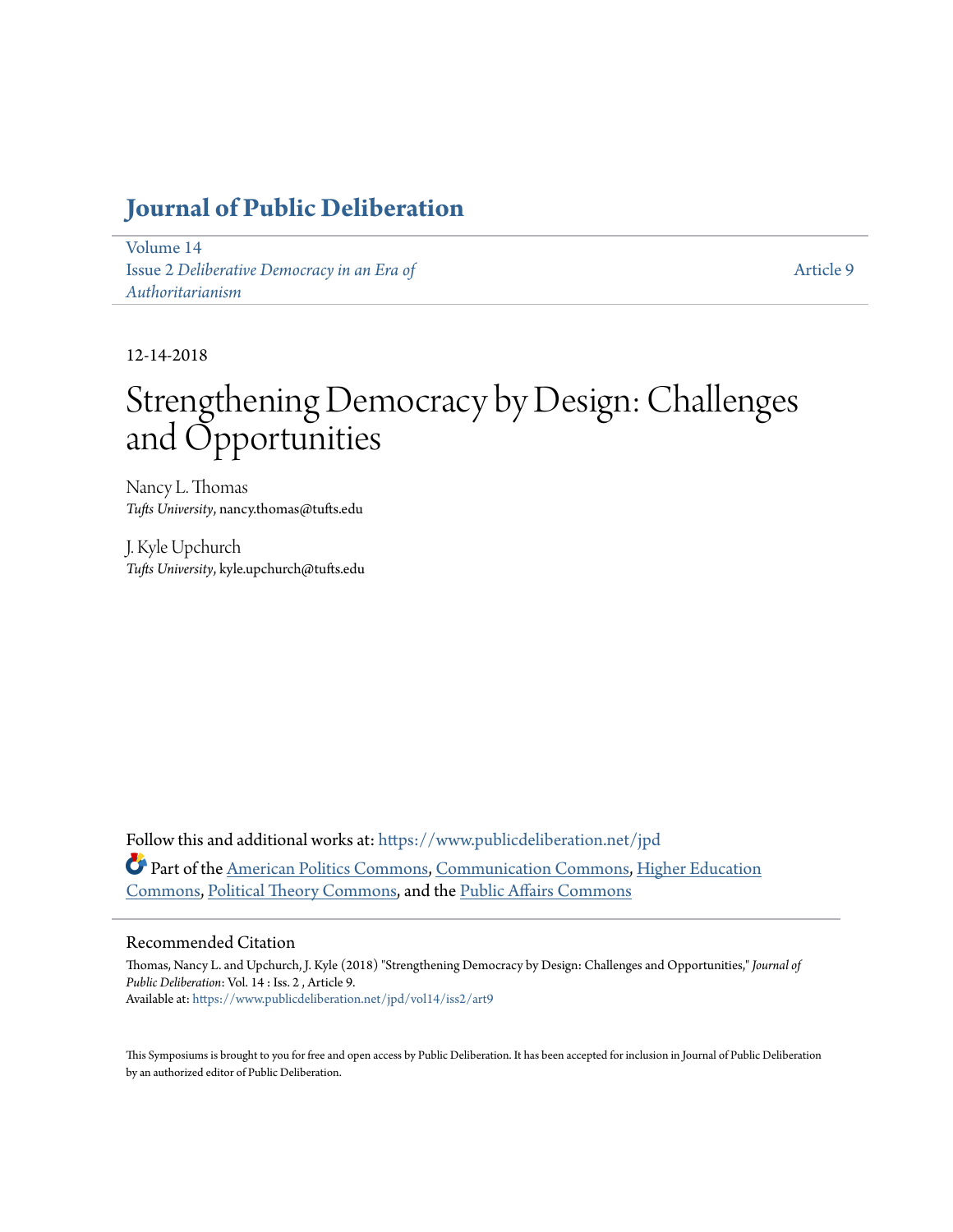## Strengthening Democracy by Design: Challenges and Opportunities

## **Abstract**

In 2014, the Journal of Public Deliberation published an essay, "Democracy by Design," a framework for a more aspirational, stronger democracy and approach to civic learning. Here, the authors update and reissue Democracy by Design along with a report on the status of the four foundational attributes of a strong democracy, one that is participatory, free and equal, educated and informed, and accountable and justly governed. The authors argue that American democracy faces multiple challenges reflecting declines in democratic norms and practices, for example, growing inequality, weak and unequal civic education, widening polarization, and the rise of undemocratic forces in some segments of American society that are seemingly unchecked by political leaders. Stopping democracy's decline calls for efforts some deliberative and some more activist - by both public officials and everyday citizens. Citizen-driven efforts will prevail only if contextualized in broader knowledge and understanding of democracy's design and health.

## **Author Biography**

Nancy L. Thomas directs the Institute for Democracy & Higher Education (IDHE) at Tufts University's Jonathan M. Tisch College of Civic Life. IDHE is an applied research center that studies and supports college student political learning and participation in democracy. Her work and scholarship center on college student political learning and participation, deliberative democracy, inclusion, free speech and academic freedom. She is an associate editor of the Journal of Public Deliberation. She holds a doctorate from the Harvard Graduate School of Education and a law degree from Case Western Research University's School of Law.

J. Kyle Upchurch is an Associate Researcher at the Institute for Democracy & Higher Education (IDHE) at Tufts University's Jonathan M. Tisch College of Civic Life. His research interests include electoral reform, democratization, and civic learning. He holds a Master of Arts in Law and Diplomacy from The Fletcher School at Tufts University with concentrations in Political Systems & Theories and Human Security.

### **Keywords**

Democracy, Political Participation, Deliberation, Governance, Civic Education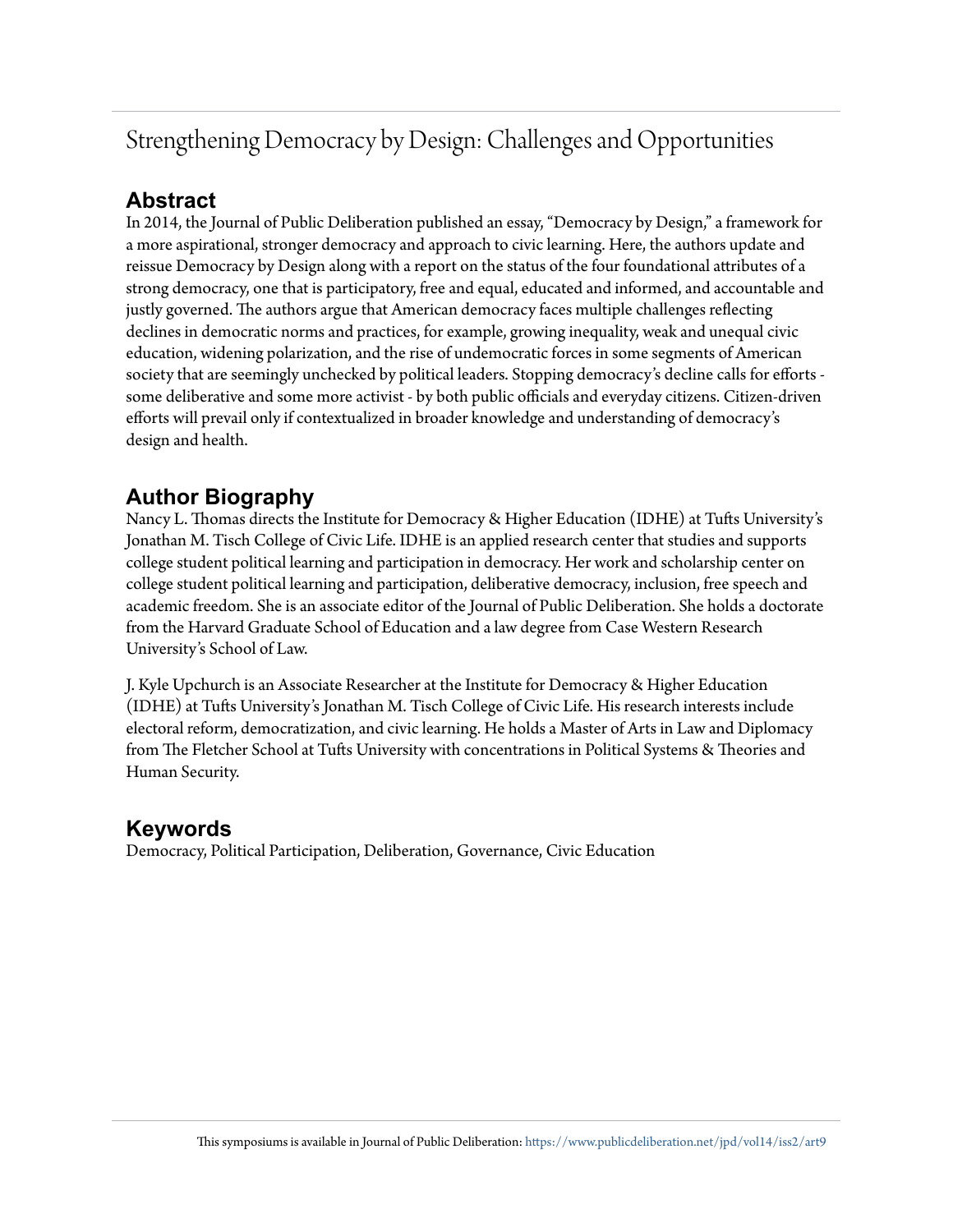This special issue of the *Journal of Public Deliberation* explores the threat to democracy from growing authoritarian tendencies globally and in some segments of American society. The editors ask: can civil and reasoned deliberation serve as an effective antidote to forces that threaten democratic ideals and practices, or do the current political conditions call for more aggressive responses? These are reasonable questions to ask. In his farewell address, President Barack Obama quoted the first president of the United States, George Washington, who called on Americans to guard democracy with "jealous anxiety" (Los Angeles Times, 2017). President Obama hit on an essential truth; democracy requires maintenance. It is not inevitable nor is it self-sustaining. Democracy is only as strong as the passion and commitment of everyday Americans (referring to residency, not citizenship status).

As noted in the introduction to this issue, it is easy to find scholarly and popular commentary about "dying," "decaying," and "backsliding" democracies. If, however, deliberative participation by Americans is a solution, then perhaps a threshold question is: do Americans know enough about what it means to live in a democracy— and about the evidence of its decline—to respond appropriately?

As an ideal and concept, *democracy* sometimes feels amorphous, and therefore unattainable as a goal. More challenging, democracy is both a form of governance and a set of principles and practices that guide community life. Perhaps the place to start is with a framework for an ideal, strong democracy first, followed by information about the health of elements in the framework. This article offers both – a framework and a report. It is intended to provide fodder for political discussions and action on the health and future of democracy in the United States.

#### **Democracy by Design: A Framework for a Strong Democracy**

In 2014, the *Journal of Public Deliberation* published a special issue of invited essays on the "state of the field" of public dialogue and deliberation. That issue included an essay, "Democracy by Design," that offered a relatively simple framework for a more aspirational, strong democracy (Thomas, 2014). Based on a series of discussions among civic organizations engaged in democracy-building work, the framework in Democracy by Design was offered as an approach to postsecondary civic learning. *All* students would learn a set of attributes that

1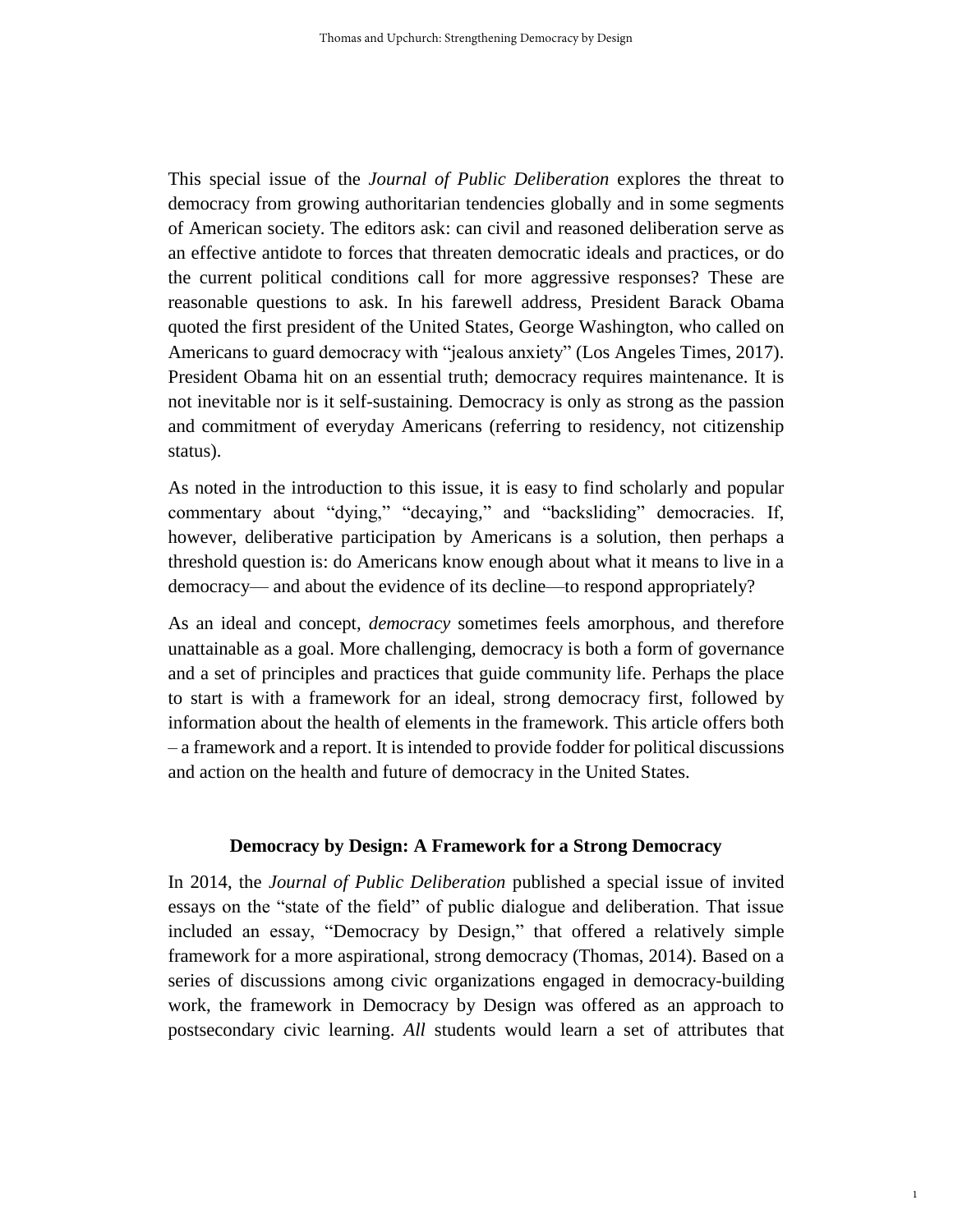constituted a framework for a strong democracy. Each attribute was also supported by dimensions, examples of practices that each student could master through study and experience. Democracy by Design was presented as a proposal, subject to critique and revision, particularly additional practices for each attribute. Since 2014, both academics and practitioners have offered suggestions for improving the framework. The updated framework is reflected in Figure 1. (To see the original framework and a review of the changes, see Appendix.)

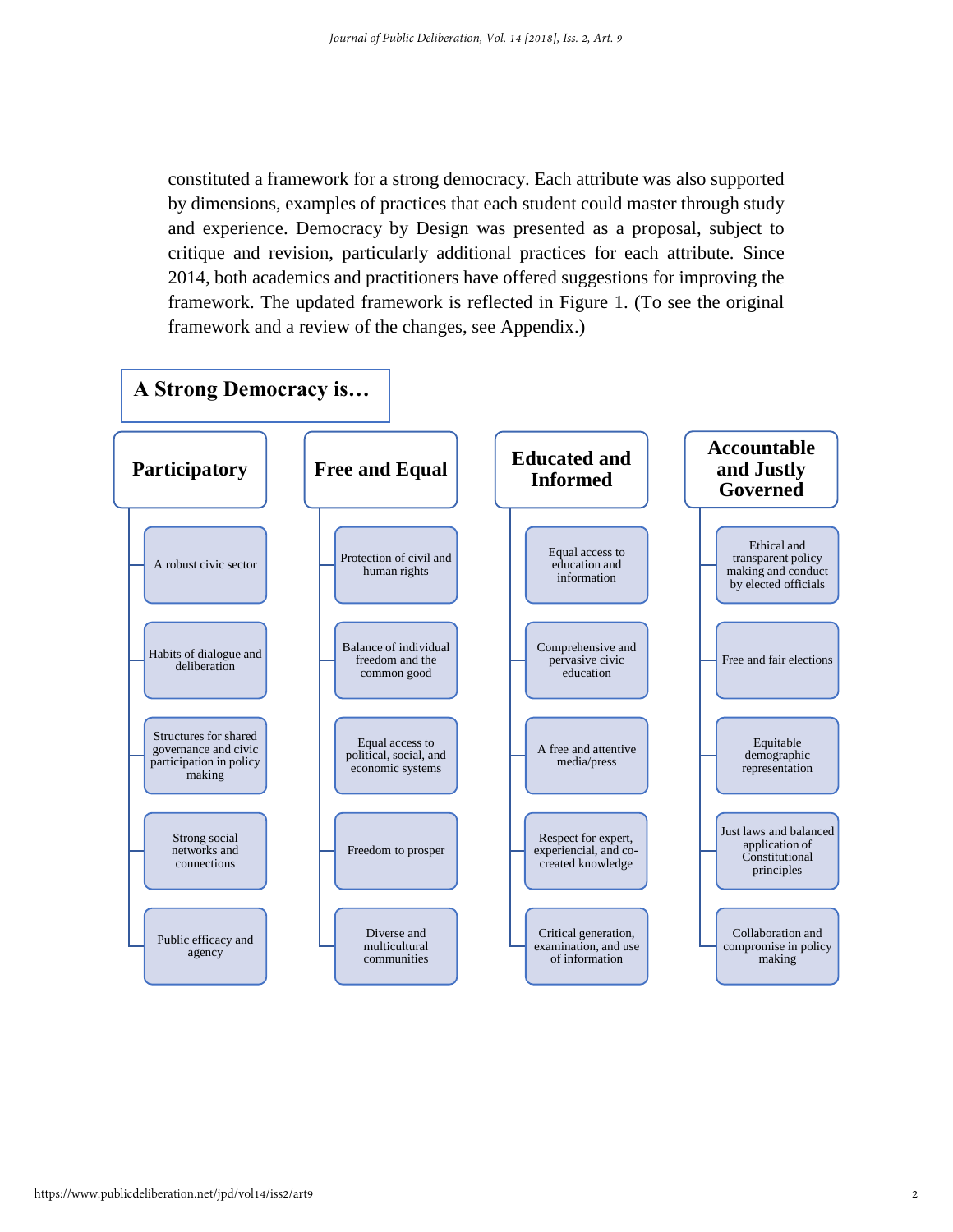The language "by design" was selected to emphasize that it is an integrated framework, not disconnected, independent mechanics. The attributes and dimensions are meant to work together – for example, equitable representation is dependent on equal access to political systems.

#### **Selected Threats to a Strong Democracy**

This section offers more description of the four key attributes of a strong democracy, followed by threats to each. It does not provide an exhaustive evaluation, but it reviews some of the most critical threats.

#### **Participatory**

In a strong democracy, people participate in and shape the social, political, and economic systems that affect their lives. In other words, a strong democracy is *participatory.* It is structured in ways that enable and encourage civic participation, and at the same time, people *want* to be engaged. They believe they can catalyze social and policy change, and government structures view them as valuable contributors to shaping policy. Participation includes traditional political activities (e.g., voting, running for office, writing an op-ed, contacting an elected official to express a viewpoint) as well as action outside of the political system (e.g., community organizing, activism and protest, and dialogues to effectuate change). Challenges to participation include low voter turnout, declines in the nation's civic health, and deepening political polarization.

#### *Voting*

One way to measure participation in democracy is by examining the most basic form of engagement: voting. Among the 32 developed democratic countries in the Organisation for Economic Co-operation and Development (OECD), the U.S. ranked 26th in voter turnout after the 2016 election (DeSilver, 2018). Around 60% of eligible voters vote in presidential elections and roughly 42% vote in midterm elections (Leighley & Nagler, 2014, p. 21), although the 2018 race exceeded that by an estimated 8 percentage points (McDonald, 2018). There are many reasons why people do not vote, including structural barriers and intentional suppression, inconvenient or mystifying processes, strict identification requirements,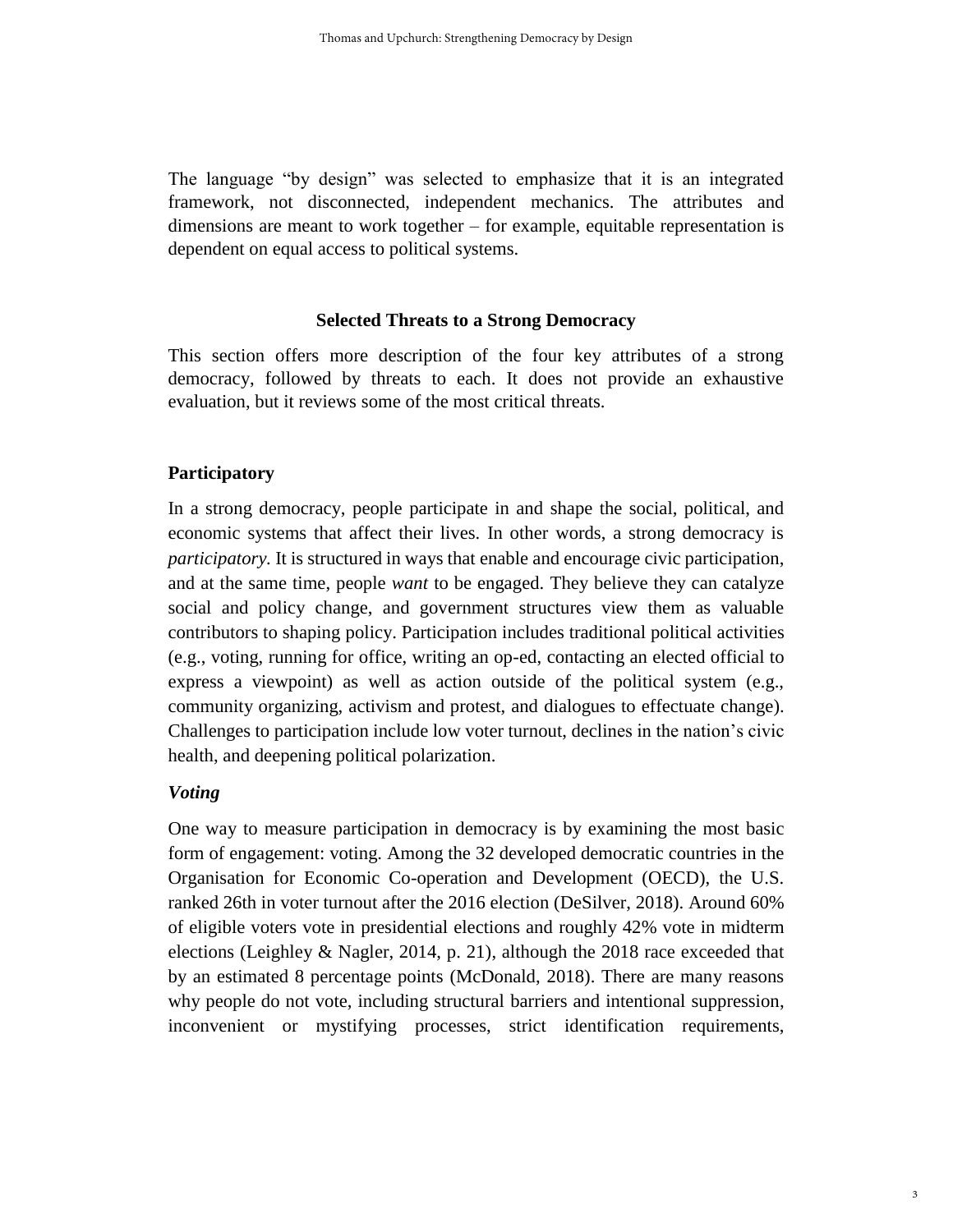disillusionment with the candidates or political system, lack of trust in government or parties, lack of information, and apathy.

Just as important as *whether* Americans vote is *which* Americans vote. Whites are overrepresented as voters (File, 2015, p. 13). Young Americans turn out at lower rates than older Americans (File, 2017). And, more than 80% of high-income Americans vote, compared with barely 50% of their low-income peers (Leighley & Nagler, 2014, p. 1). The demographics of the nation's elected officials reflect this dynamic. The Washington, D.C., political news source Roll Call estimates the median net worth among members of the current 115<sup>th</sup> Congress to be about \$511,000 (Hawkings, 2018); that figure far outpaces the net worth of the median American family, which the Federal Reserve found to be \$97,300 (Bricker, et al., 2017). Inequality in racial, gender, and age-based representation also persist. Non-Hispanic-or-Latino Whites comprise 61% of the U.S. population (U.S. Census Bureau, 2017) and 90% of elected officials nationwide. Meanwhile, a record number of women will serve in the  $116<sup>th</sup> Congress$ , but they will still only make up 24% of the 541 voting and nonvoting members of Congress (Center for American Women and Politics, 2018). These patterns of race, gender, and class underrepresentation have policy consequences. Not only do politicians serve the preferences of their supporters above those of nonvoters (Leighley & Nagler, 2014), they also cater to wealthy constituents (Franko, et. al. 2016). On the other hand, when people from historically underrepresented groups do get elected, their interests can be better represented. Several studies indicate that increased Black political representation leads to increased responsiveness to Black citizens and preferences (Broockman, 2013; Preuhs, 2006).

Voting is a mechanism for holding political leaders accountable for their actions. When elected officials cater to their base or to special interests, rather than to their entire constituency, they lose the trust of voters which, in turn, dissuades participation. While the 2018 election outcomes suggest increased interest among Americans in holding elected officials accountable, it is too soon to know whether that interest reflects an outlier or the start of a trend.

#### *The nation's civic health*

In the late 1990s, Harvard political scientist Robert Putnam warned of declines in the "civic health" of the nation. Captured by the image of Americans preferring to "bowl alone" rather than in leagues, he warned that the nation was losing its social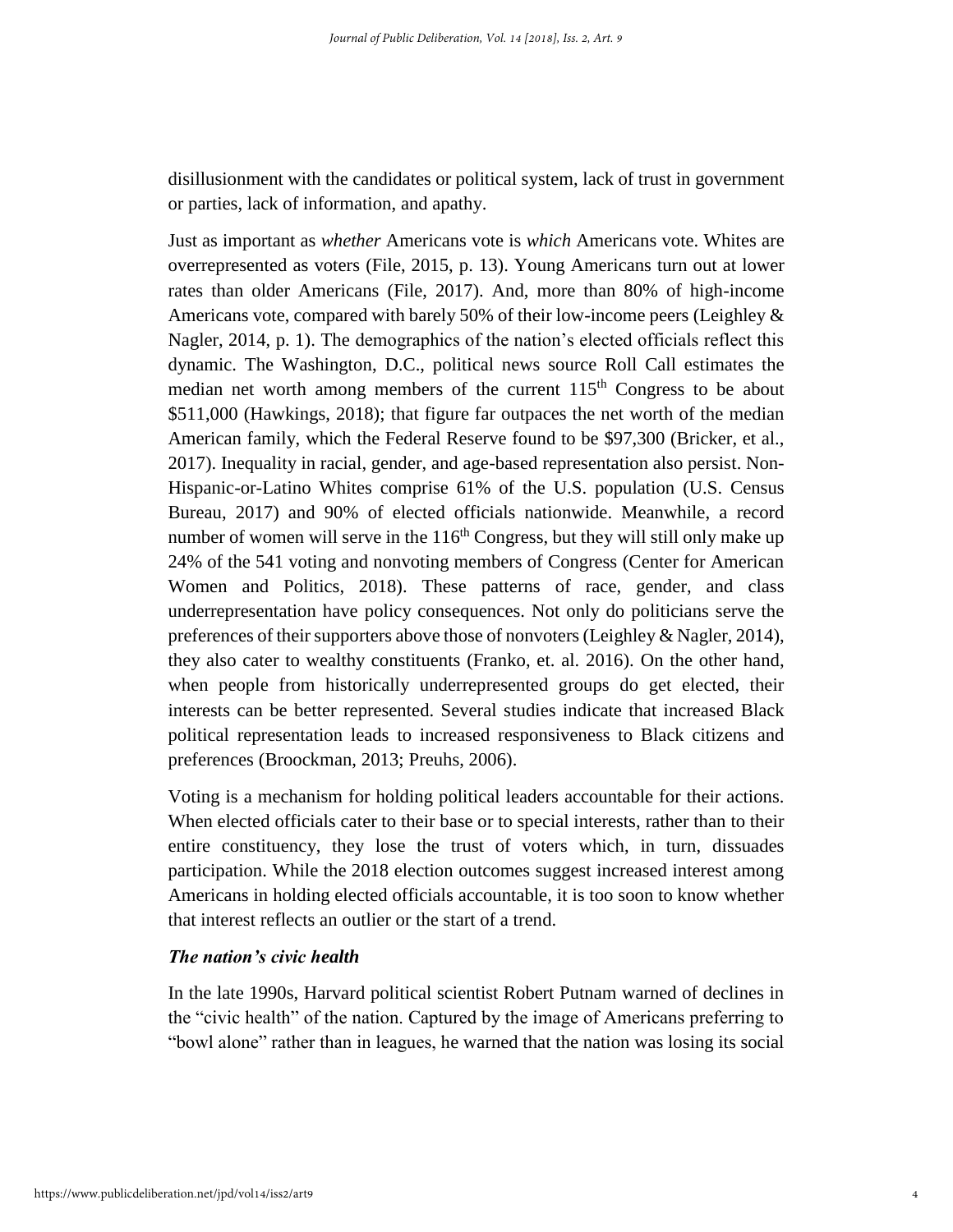capital, the capacity of people to live and work together to solve community problems. In response, the National Conference on Citizenship (NCoC) worked in partnership with the Corporation for National and Community Service, academics, and thought leaders to develop an approach to measuring civic health by evaluating how people connect with each other through religious, service, social, or workrelated groups; how people connect with neighbors and families and how much trust they have in each other; charitable giving; volunteerism; voting; staying informed about local needs and politics; political participation; and trust in institutions.

In 2017, using language coined by Kei Kawashima-Ginsberg and Felicia Sullivan (2017) at the Center for Information and Research on Civic Learning and Engagement (CIRCLE), NCoC issued a report entitled "Civic Deserts: America's Civic Health Challenge," that identified communities without opportunities for civic engagement (Atwell, Bridgeland, & Levine, 2017). The authors conclude that, only 28% of Americans—an all-time low—say that they belong to any group with leaders who are both accountable and inclusive (p 21). In 1970, 54% of Americans either attended church regularly or belonged to a union, or both. By 2012, that proportion had fallen to 34%. At the same time, Americans face greater social isolation because they increasingly live alone, lack social support and a network of friends, and do not belong to community organizations (p.25). These conditions result in geographic areas devoid of opportunities for civic and political engagement. While civic deserts exist in urban and suburban areas, 60% of young people in rural areas reside in "civic deserts" (p27).

#### *Polarization*

Much has been written or studied regarding the state of discourse; growing divides between partisans; divides along racial, gender, urban-rural, and other lines; and what Katherine Cramer (2016) called "the politics of resentment." In their personal lives, Americans gravitate to homogeneous communities, social experiences, and work environments where they find others who share their social identity, values, and viewpoints (Bishop & Cushing, 2008). According to the Pew Research Center, partisan polarization has worsened in recent years. About 52% of Republicans view Democrats as closed-minded; that figure is 47% and 45%, respectively, for "immoral" and dishonest" (Doherty & Kiley, 2016). A significant number of Democrats (70%) view Republicans as closed-minded, 42% view Republicans as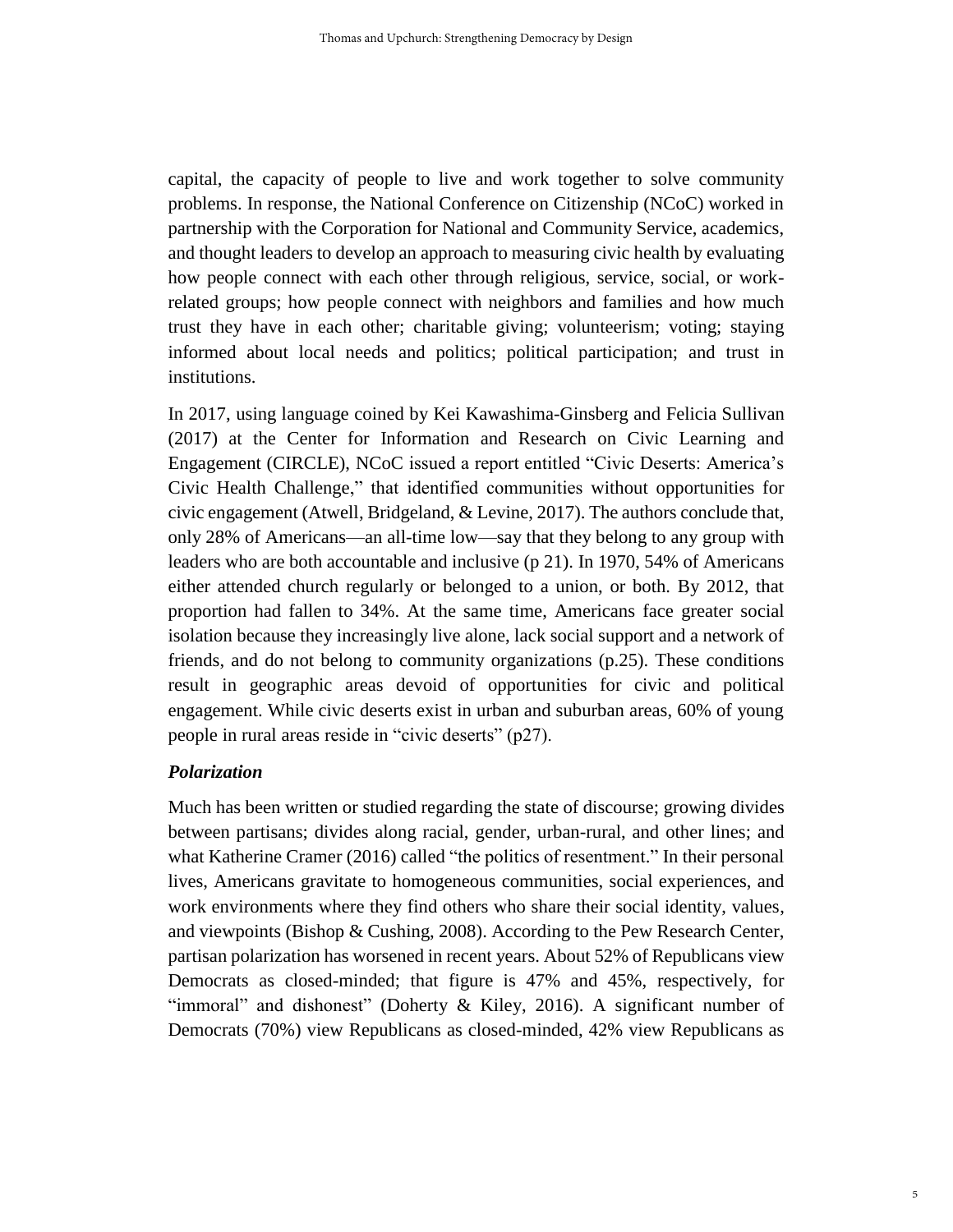dishonest, and 35% view Republicans as immoral (Doherty & Kiley, 2016). In 2016, 91% of Republicans viewed Democrats unfavorably, and a staggering 58% viewed them "very unfavorably." The attitudes of Democrats toward Republicans are comparable: 86% and 55%, respectively (Doherty & Kiley, 2016).

Partisanship also correlates with race. Among Black Americans, 84% either identify with or lean toward Democrats, while 8% identify with or lean toward Republicans (Doherty, Kiley, & O'Hea, 2018, p. 7). Similarly, 63% of Hispanics identify with or lean toward the Democratic Party, compared to 28% for Republicans (Doherty, Kiley, & O'Hea, 2018, p. 8). Meanwhile, more Whites affiliate with or lean Republican than Democrat: 51% to 43% (Doherty, Kiley, & O'Hea, 2018, p. 7).

Although the Democratic party consists of a diverse coalition of Americans, it is decidedly the preferred party of college graduates (Freedlander, 2018). In 1994, voters with college degrees preferred Republicans over Democrats 54% to 39%; now, those numbers have flipped (Freedlander, 2018).

Some commentators have gone so far as to say that the Republican party is viewed as racist (Ehrenfreund, 2015; Boot, 2018). Political scientists have demonstrated the significance of racism, sexism, and xenophobia as drivers of the outcomes of the 2016 presidential election (Schaffner, Macwilliams, & Nteta, 2018). Democrats and left-leaning independents, particularly those who are younger and college educated, are socially liberal (in favor of LGBTQ and abortion rights, for example) and support social services, government regulation of banks, and environmental regulations to address climate change. They also they consider diversity and minority representation as a strength (Freedlander, 2018). The results of the 2018 election highlighted stark differences between the parties in terms of diversity and inclusion (Thomas, 2018).

Ironically, polarization increases political interest and participation, including voting (Dodson, 2010). The question remains, how much division is *too much*  division? The compromising middle is shrinking. This cripples a governing system that requires compromise and collaboration.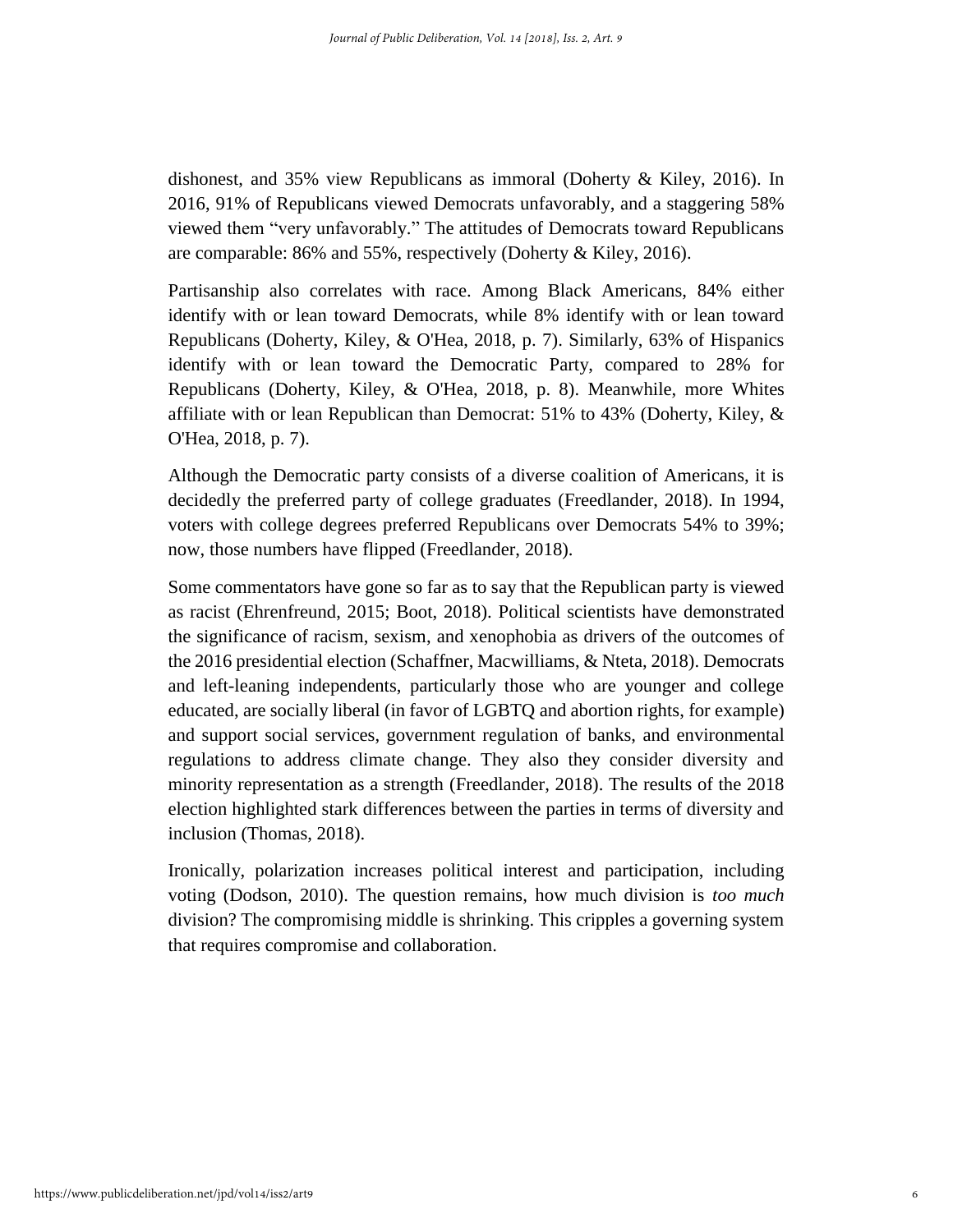#### **Free and Equal**

In a free and equal democracy people can pursue their personal aspirations, but also understand that they share responsibility for each other, their communities, the nation, and the globe. People not only participate, but they have *equal* opportunities to shape the social and political systems that affect them, with equitable outcomes. Threats to a free and equal democracy imperil political equality. Although there are many dimensions to this challenge (housing, health care, and environmental insecurity, for example) in conceptualizing the original framework we chose to address three large, structural problems: how political campaigns are financed, income and social inequality, and mass incarceration. There is also a growing crisis of White nationalism in the United States which, while obviously related to the present section on freedom and equality, also has implications for governance, ethics, and responsibility. For that reason, we have decided to address it in the later section on accountable and just government.

#### *Political equality and campaign finance*

In the United States, as long as individuals or corporations do not directly coordinate with campaigns, they can spend freely to influence an election via advertisements or other means of promotion (Potter & Morgan, 2013). Shapiro (2015, p. 204) writes that, especially after Supreme Court decisions like *Buckley v. Valeo* (1976) and *Citizens United v. Federal Election Commission* (2010) loosened restrictions, the influence of money in American politics skews control of the public agenda to those with "massive war chests." That is, the very issues we discuss as a polity are determined or disproportionately influenced by those who spend enough to secure meetings and have their voices heard by politicians.

Money or donations can increase political access or otherwise influence politicians and policy (e.g. Kalla & Broockman, 2016; Bartels, 2008; Powell, 2014; Gillens & Page, 2014). Two prominent studies connect campaign donations from wealthy interests to less redistributive economic policies (Bonica, et.al., 2013; Flavin, 2015). Powell and Grimmer (2016) demonstrated that corporations and business PACs strategically donate as a way to gain access.

#### *Economic and social inequality*

Severe income inequality exacerbates the impacts of a campaign system that favors the wealthy. According to the World Inequality Report,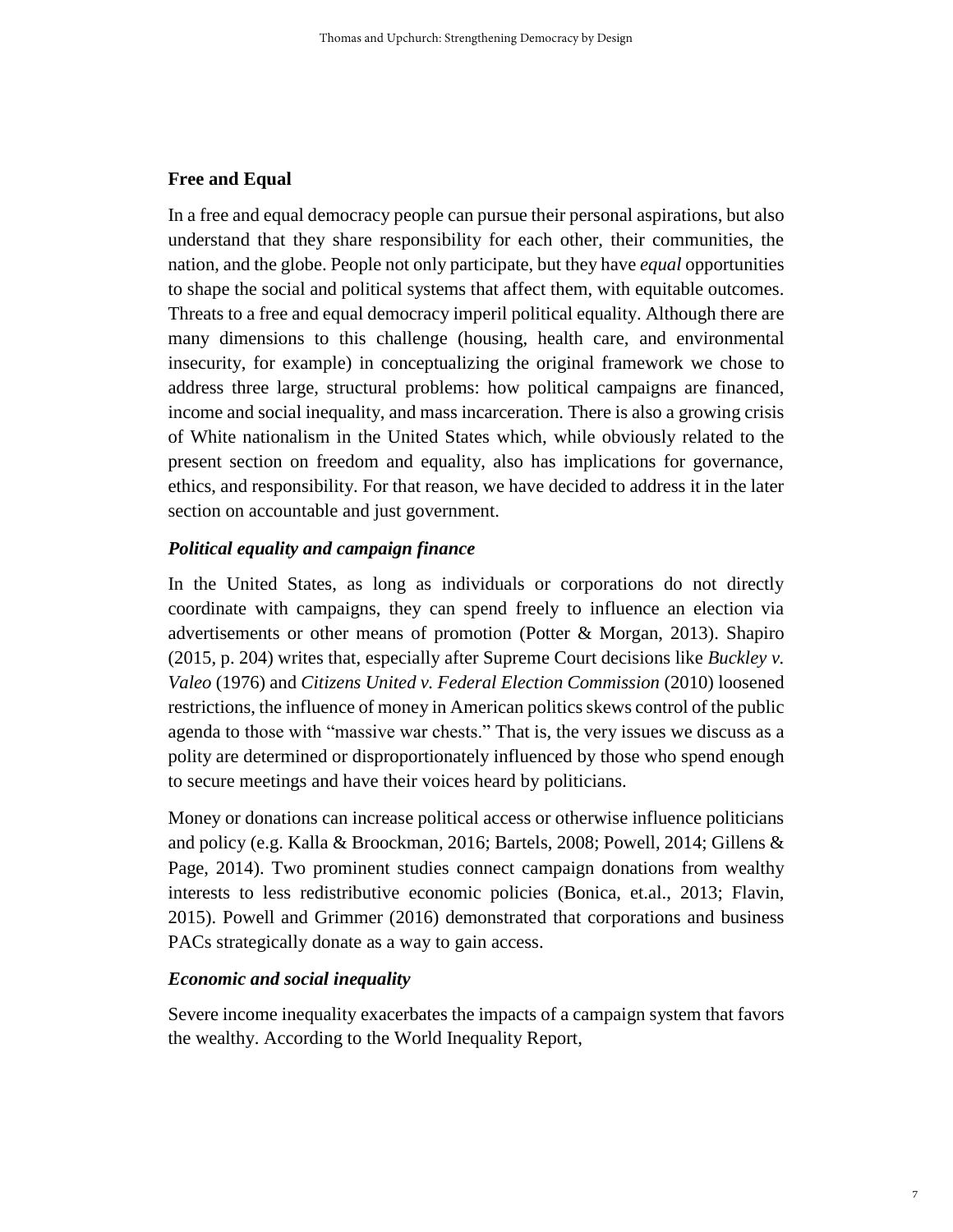Income inequality in the United States is among the highest of all rich countries." The share of national income earned by the top 1% of adults in 2014 (20.2%) is much larger than the share earned by the bottom 50% of the adult population (12.5%). (Alvaredo, et.al., 2018, p. 78)

Relatedly, educational achievement varies widely by school district, with students in some districts outperforming others by more than four grade levels, a difference that is "very highly correlated with the socioeconomic characteristics of families in the local community," (Reardon, 2016, p. 12). Educational gaps by race and ethnicity, while improving, remain large, and at current rates of progress would still require 50 years to be eliminated (Reardon  $\&$  Fahle, 2017, p. 21). Even that modest improvement is not reflected in the gaps based on a proxy variable for poverty. When compared with higher income students, test scores on the National Assessment of Education Progress (NAEP) have remained stagnant for students eligible for free or reduced-price lunch (Hansen, et.al., 2018).

Diamond and Morlino (2004, p. 27) claim it is nearly impossible to achieve political equality in the face of massive wealth and status inequity. Dahl (2006), looking at why political inequality might increase in the U.S., pointed to the tendency of economic inequalities to produce political inequalities. In a widely cited study, Houle (2009) found that while inequality does not cause a democracy to become more authoritarian, it does create the conditions that allow for, and increases the probability of, a backslide away from democracy.

#### *Freedom and mass incarceration*

The U.S. incarcerates far more of its people per capita than other countries, with 698 people incarcerated per 100,000; by contrast, the United Kingdom incarcerates 139 per 100,000 and Canada incarcerates 114 (Wagner & Sawyer, 2018). The United States has around 5% of the world's population and about 20% of its prison population (Lee, 2015; Walmsley, 2016).

Michelle Alexander and John Pfaff have both written books about the role of race in mass incarceration. Alexander (2012) influentially dubbed the systematic incarceration of Black Americans a "new Jim Crow" and implicated the War on Drugs in the rebirth of a racial caste system in the United States. Pfaff (2017) points to unequal representation and the power of prosecutors rather than the War on Drugs as the primary causes but agrees that race is a key part of the story. According to the Sentencing Project, "people of color make up 37% of the U.S. population but 67% of the prison population," (Criminal Justice Facts, 2017). Overall, African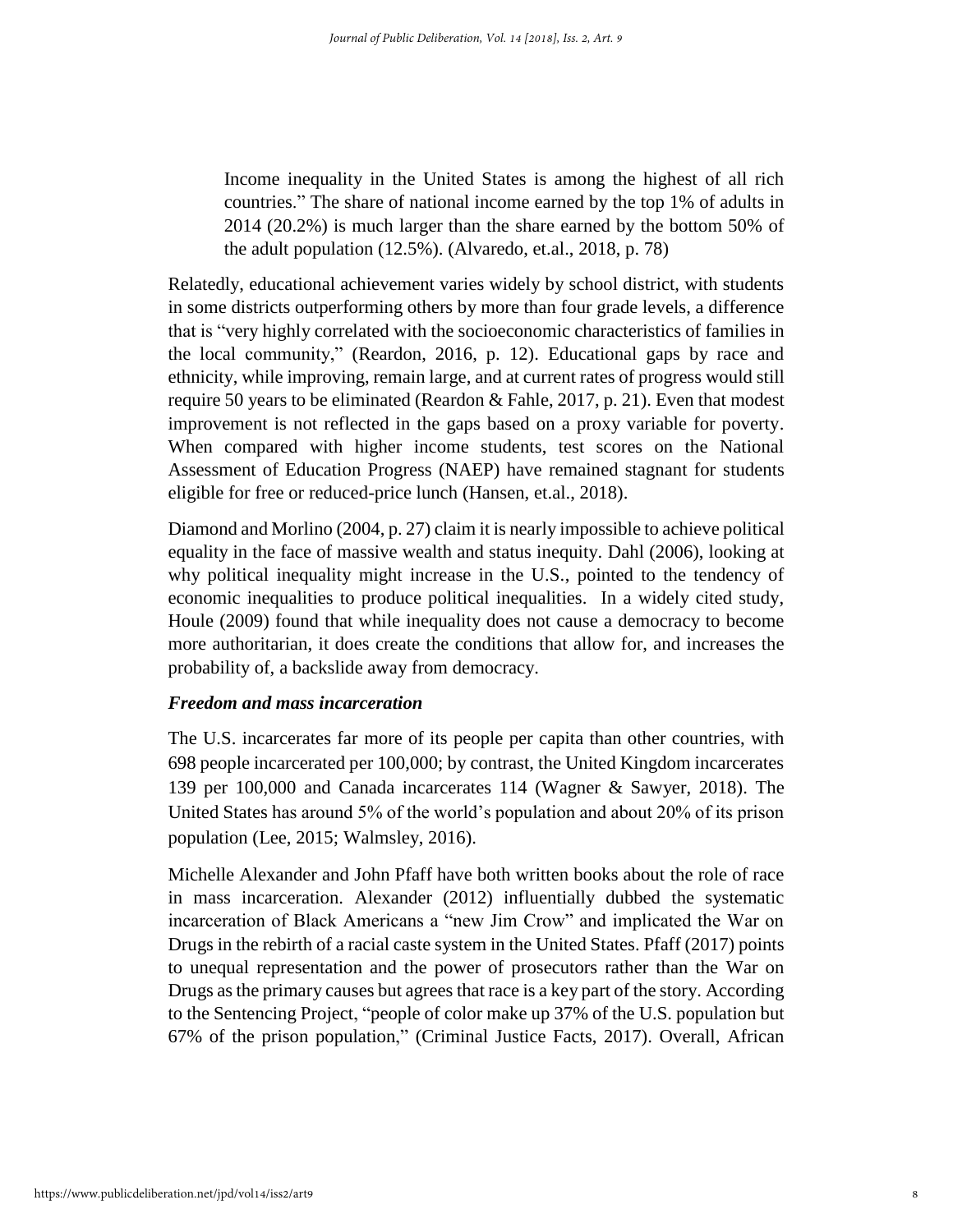Americans are more likely than White Americans to be arrested; once arrested, they are more likely to be convicted; and once convicted, they are more likely to face stiff sentences," (Criminal Justice Facts, 2017). Once out of prison, the formerly incarcerated face significant, intergenerational social and economic disadvantages (Western & Pettit, 2010). In 12 states, people convicted of a felony face some sort of restriction of their right to vote after incarceration, from waiting periods, to petitioning governors for reprieve, to lifetime bans (Felon Voting Rights, 2017).

#### **Educated and Informed**

In an educated and informed democracy, some measure of equity in education must be present; that is, people should largely have the same opportunities to receive educations of equal quality. This includes attention to civic learning. Ideally, people follow the news and can identify and refute misinformation. Knowledge is cocreated by experts and practitioners. The nation supports and values a free press; the media is fair and independent. We see several challenges to mechanisms for cultivating an informed citizenry: the lack of adequate civics education, an unequal education system, declines in trust of the media, and the difficulty in discerning fact from "disinformation."

#### *Weak public education and the lack of civic education at the K-12 levels*

A 2017 survey conducted by the Annenberg Public Policy Center at the University of Pennsylvania found that only 26% of the more than 1,000 respondents knew all three branches of the federal government, a significant decline from 38% in 2011 (Annenburg Public Policy Center, 2017). The 2015 iteration of the same study, the last year in which this question was asked, reported that 30% of respondents did not take a civics or government class in high school, up from 23% in the first year of the survey, 2011 (Annenberg Public Policy Center, 2015). And while the average score on the NAEP's national civics test has increased for 8th-graders since 1998 (mostly among lower and middle-income students), that score is still well below proficient, with only around 23% of 8th-graders demonstrating civic proficiency in 2010 and 2014 (National Assessment of Educational Progress, 2015).

The decline of civic education is compounded by the threat of unequal education. Today, schools are severely unequal. At grade 12, according to the National Center for Education Statistics' (NCES) report on *Status and Trends in Education of Racial and Ethnic Groups,* the White-Black achievement gap in reading was larger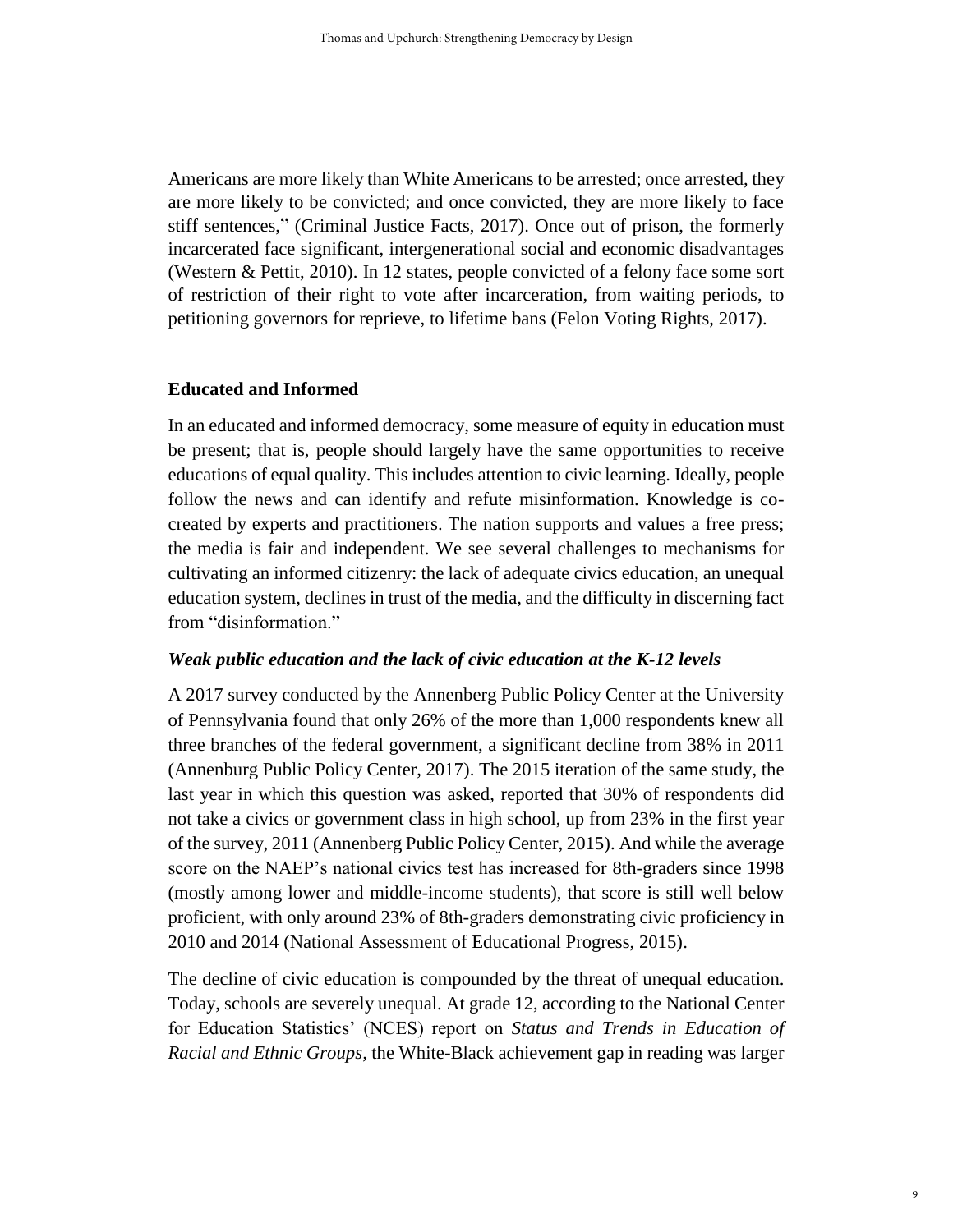in 2015 than in 1992: 30 points to 24 points (Musu-Gillette, et al., 2017). In 2017, the National Student Clearinghouse researchers released a *High School Benchmarks* reports comparing the rates of graduation and matriculation in college. The report found that only one in five high school graduates from high-poverty schools complete college within six years. About 27% of White students who entered college dropped out within six years, compared with 45% of Black students and 35% of Hispanic students; Asian students left school at a rate of 20% (Shapiro, et al., 2017).

Often funded by property taxes, local public schools are under-resourced in lowincome, often majority-minority areas, and well-resourced in wealthy, whiter areas. White students are more likely than Black students to be placed in Advanced Placement classes or gifted and talented programs (Groeger, Waldman, & Eads, 2018). Nationally, Black students are more likely to be suspended than White students (Groeger, Waldman, & Eads, 2018). Many school districts have uneven distribution of Black and White students across schools (Groeger, Waldman, & Eads, 2018). These are serious deficits in a society that seeks a healthy economy, communities, and democracy. A more equal education system, and one that prepares its students for citizenship, should be a priority of those that pursue a better democracy.

#### *Disinformation and fake news*

Further complicating Americans' ability to be properly informed about political affairs is the proliferation of so-called "fake news." Disinformation, the more formal term for "the use of half-truth and non-rational argument to manipulate public opinion in pursuit of political objectives," is said by the National Endowment for Democracy to serve multiple and complex purposes: it can distract, obscure the truth, inspire consumers to certain actions, and shape the long-term environment for information and media (Jackson, 2018). Disinformation is not just meant to convince people that something false is true; rather, by distracting and obscuring, it confuses the consumers and undermines factual reporting. In fact, 64% of Americans say completely made up news causes "a great deal of confusion" around the basic facts of current events (Barthel, Mitchell, & Holcomb, 2016).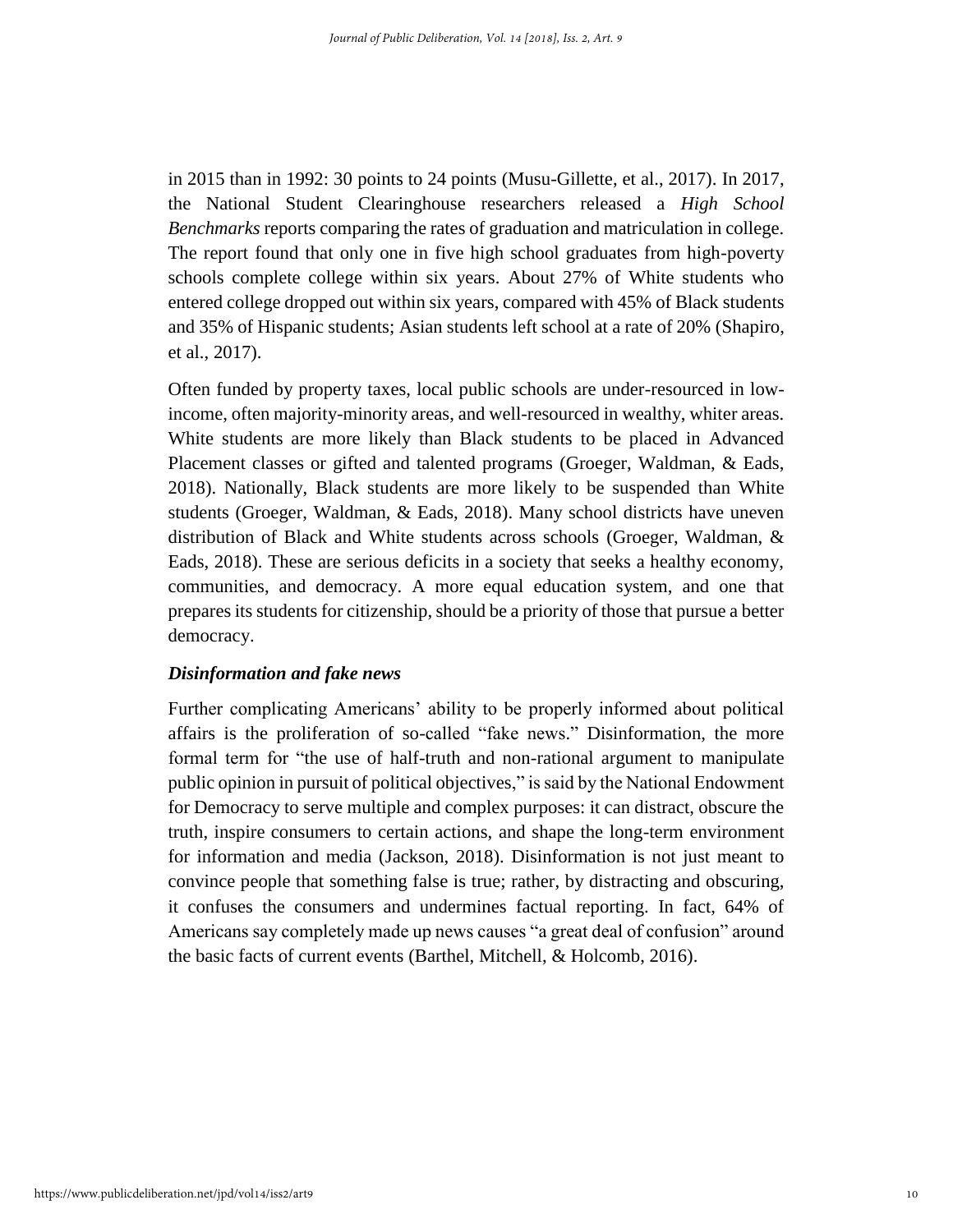By now, disinformation propagated by bad actors during the 2016 election is notorious, but the problem of voter misperceptions<sup>1</sup> due to media, social or otherwise, is not a new one. One 2008 analysis showed a negative association between watching Fox News and accepting global warming, despite the scientific community's near-unanimous acceptance (Feldman, et. al, 2012). The left is not immune to partisan media manipulation Consider, for example, the 9/11 conspiracy theories which argued that President Bush or someone in his administration was responsible for those attacks, a theory more likely to be supported by Democrats than Republicans (Stempel, Hargrove, & Stempel III, 2007).

One core problem might be partisan motivated reasoning, which describes a process by which individuals form attitudes based on the goal of "protecting one's partisan identity," (Bolsen, Druckman, & Cook, 2014, p. 237). Disinformation plays into the tendency toward motivated reasoning which, in a fiercely divided partisan climate, can prove debilitating. But Faris, et al. (2017, p. 21) argue that technical solutions to flagrant disinformation (e.g. mandating that Facebook edit the news that appears on the website) would only be "working on the margins of the core challenge;" to truly tackle the problem of misperceptions writ large, we need substantive change in political culture, power, and norms. For the moment, paired with the decline in civic education, the proliferation of flawed information creates a significant threat to democracy because people cannot agree upon the condition of society and the problems that need solving, let alone how to solve them.

#### *Trust in the media*

 $\overline{a}$ 

In 2018, only 23% of Americans said they trust newspapers, only 20% trust television news, 20% said they trust television news, and only 16% trust internet news (Gallup, 2018). Other reports paint a more positive picture: reflecting a significant jump since 2016, 55% of Americans trust in national network news, 59% trust in national newspapers, and 47% trust in online news outlets according to the Poynter Media Trust Survey (Guess, Nyhan, & Reifler, 2018, p. 6). These numbers break along party lines, with Republican trust in the media at 23% and Democrats at 86% (p. 2). Forty-two percent of Americans say that the news media

<sup>&</sup>lt;sup>1</sup> Flynn, et al. (2017, p. 128) define misperceptions as "factual beliefs that are false or contradict the best available evidence in the public domain," with one possible origin being misinformation in the media. The National Endowment for Democracy defines *mis*information as, generally, "the inadvertent sharing of false information," (Jackson, 2017). Of course, disinformation also causes misperceptions and the line between it and misinformation is often blurry and hard to identify.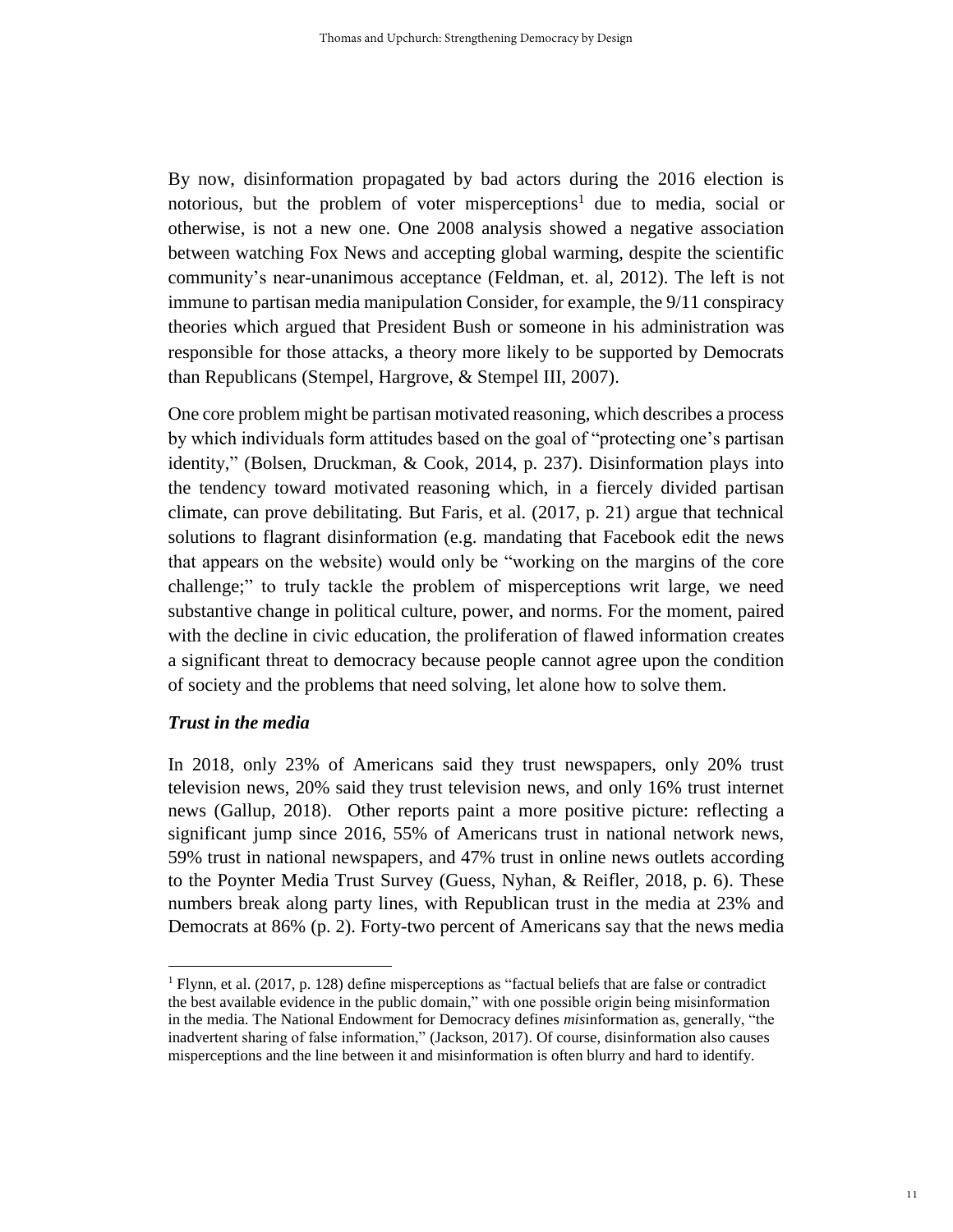fabricates stories "about half the time," "most of the time," or "all of the time." The Poynter survey report (p. 4) said:

One of the most striking findings from the 2017 survey was the high proportion of the public was willing to join President Trump in calling the press an "enemy of the people" (31% overall, including 63% of Trump supporters).

The problem is exacerbated by questions about the veracity of U.S. political leaders. PolitiFact reported that 69% of President Trump's claims rate as "mostly false," "false," or "pants on fire" (PoltiFact, 2018). According to fact-checkers at the *Washington Post*, in his first year as President, Donald Trump made 2,140 false claims, and in the first six months of 2017, the number of false or misleading statements doubled to 4,229 (Kessler, Rizzo, & Kelly, 2018).

A strong democracy needs an independent, trustworthy press to check false claims by politicians. In its 2018 report, Freedom House, a nonprofit, nonpartisan organization that monitors freedom, democracy, and human rights globally, noted a "slow decline" in U.S. democracy due to concerns over money in politics, legislative dysfunction, and inequalities in the criminal justice system. It also warned that, in 2017, "the deterioration accelerated" partly due to reduction in government transparency, a pattern of false statements by the administration, and verbal attacks on the media, which, combined, could negatively impact an independent press.

#### **Accountable and Justly Governed**

The fourth Democracy by Design attribute concerns the integrity of government and political systems. In a strong democracy, elected officials and government systems are held accountable by the people. Policymakers behave and make decisions in ways that are ethical and transparent. A nonpartisan, independent judiciary adheres to Constitutional principles and the rule of law. Elections are accurate, fair, ethically administered, and free from outside interference. Ideally, U.S. structures and systems of government are accountable, transparent, ethical, just, and, trustworthy.

However, today in America, public trust in the federal government is at its lowest point in 50 years. According to a January 2018 NPR/PBS NewsHour/Marist poll, only 25% of Americans say they have "a great deal of confidence" or "quite a lot"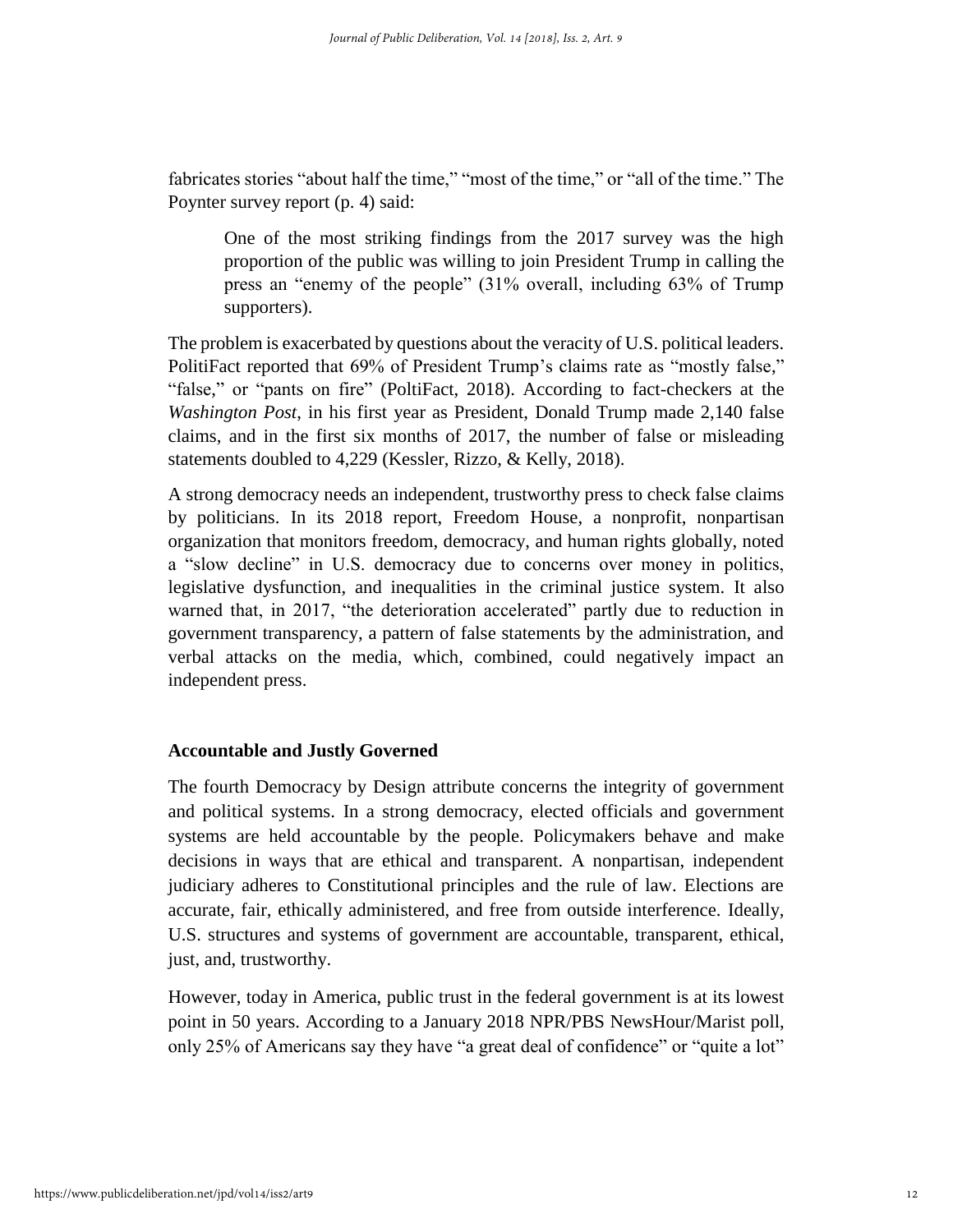of confidence in Congress; the presidency fared better at 43% (Montanaro, 2018). In May 2018, the Center for American Progress and Hart Research Associates reported that trust in government "has cratered," and only 14% of Americans believe they can trust the government "to do what is right" all or most of the time, (Halpin, et. al., 2018). Similarly, according to Edelman's 2018 "trust and credibility" survey, the U.S. government "had the steepest declines (14 points) over the past year, and fewer than a third of Americans believe that government officials are credible" (Edelman Intelligence, 2018, p. 7).

#### *Electoral integrity*

Americans have good reasons to have doubts about aspects of the country's electoral and political systems. For example, voter suppression in the United States, which has often been tied to racist efforts to keep African Americans from the polls and classist attitudes toward people who did not own property or had less formal education, persist in various forms.

Chief among them may be partisan gerrymandering, the process by which partisan legislatures redraw districts in a way that strengthens their electoral chances. This differs from, though is often connected to, racial gerrymandering, which is redistricting to reduce the power of racial groups irrespective of party—though in practice, given the racial gaps in party preference explored in a previous section, the aim and effect is largely the same. The Brennan Center criticizes partisan gerrymandering as antidemocratic, noting that politicians can use it to "stifle their political opponents' power and keep themselves in office," (Brennan Center for Justice, 2018). If politicians are choosing who votes for them, they are escaping at least some measure of accountability. Court cases regarding Republican gerrymanders in Wisconsin and North Carolina, and a Democratic gerrymander in Maryland, all have the potential to shift the legal playing field on the issue in the coming years (Li, Wolf, & Lo, 2018).

Other suppression tactics focus more directly on the process of registering and voting. First, after years in which most electoral reforms were aimed at easing voter access, voter identification laws have become increasingly prevalent in recent decades (Biggers & Hanmer, 2017). According to the National Conference of State Legislatures (2018), "A total of 34 states have laws requesting or requiring voters to show some form of identification at the polls." The strictest of these laws require a photo identification and, if a voter lacks ID when they go vote, the casting of a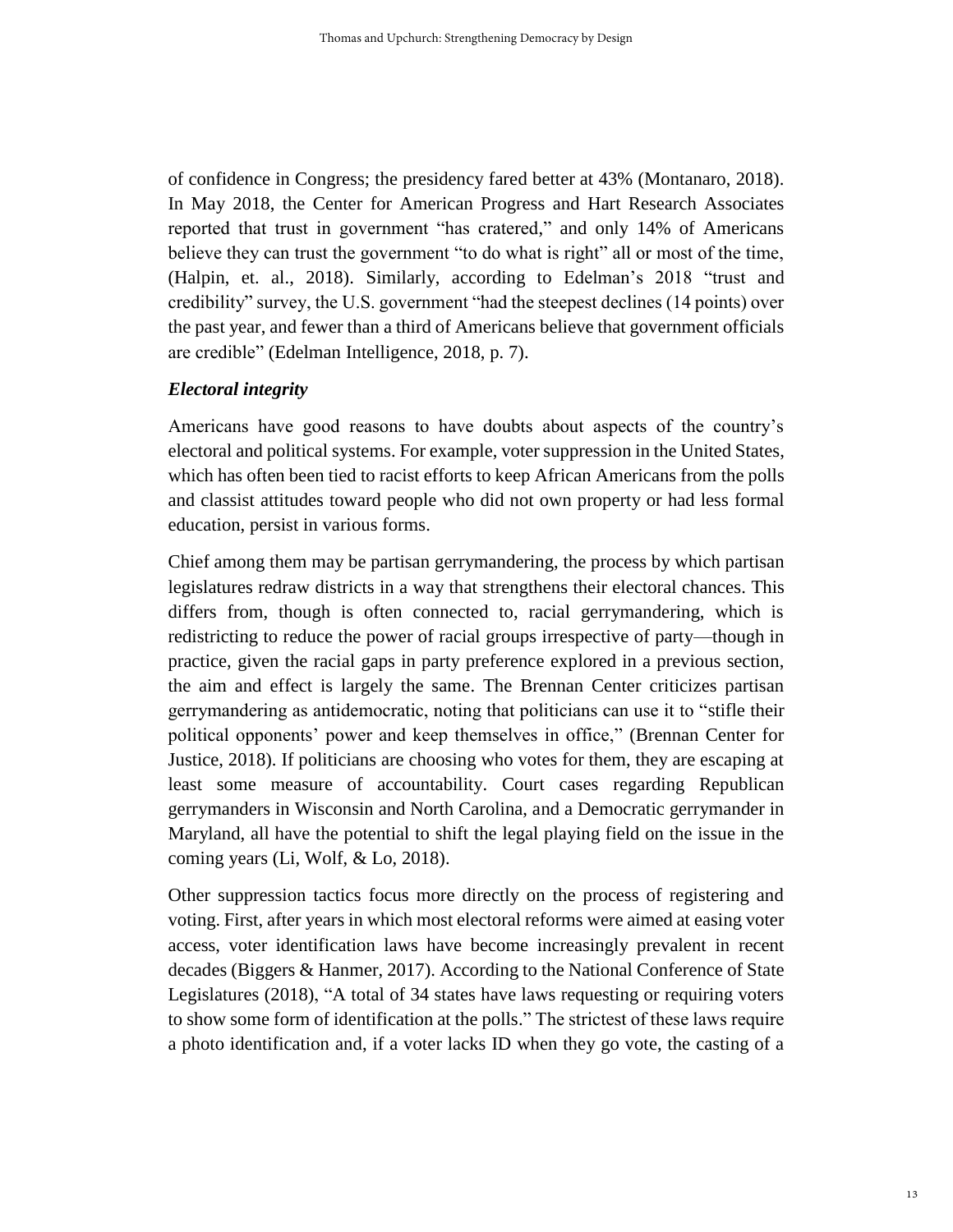provisional ballot and extra steps after the election in order to have the vote counted; this is the case in eight states (National Conference of State Legislatures, 2018). Voter ID laws have an uncertain effect on turnout. While a recent overview found null-to-modest impacts on turnout (Highton, 2017), other studies find that whatever impacts there are fall disproportionately on racial minorities (see Hopkins' (2018) journalistic overview; also, Henniger, Meredith, & Morse (2018) and Fraga & Miller (2018). Disenfranchising voters is unethical and antidemocratic, no matter the impact.

A second suppression tactic targeted at the voting and registration process is the purging of inactive voters from the rolls. While cleaning voter rolls is an important task in election administration, some purges are done illegally or incorrectly, imposing unnecessary burdens on many voters (Brater, et. al., 2018).

A third tactic is the closure of polling places, which increases the costs (e.g., time or transportation) for voters in particular areas to get to the polls. Poll closures can respond to legitimate reasons like a decreasing demand for in-person voting locations thanks to early voting, and they can be done responsibly; however, after *Shelby County v. Holder,* the requirement that the federal government clear such changes in states that have historically suppressed voting rights, often on the basis of race, is no longer in place, allowing some of these closures to happen without needed oversight (Simpson, 2016).

#### *Racism as a political weapon*

The section on freedom and equality referenced the growing crisis of White nationalism. While this is clearly a problem of inequality, it's also a problem of government accountability, justice, and ethics.

Racism in the U.S. has a long, depressing history with a pattern of progress (abolitionist movements, emancipation, and Reconstruction) followed by populist, racist responses (Jim Crow laws, *de jure* discrimination), followed by a new wave of anti-racist progress (desegregation and increased access to schools and universities, businesses, and housing, the Civil Rights laws of the 1960s, affirmative action, and the election of a Black president) tempered by a backlash of *de facto* discrimination, mass incarceration of Black men and an unequal criminal justice system, and structural racism, a form of passive racism veiled by support for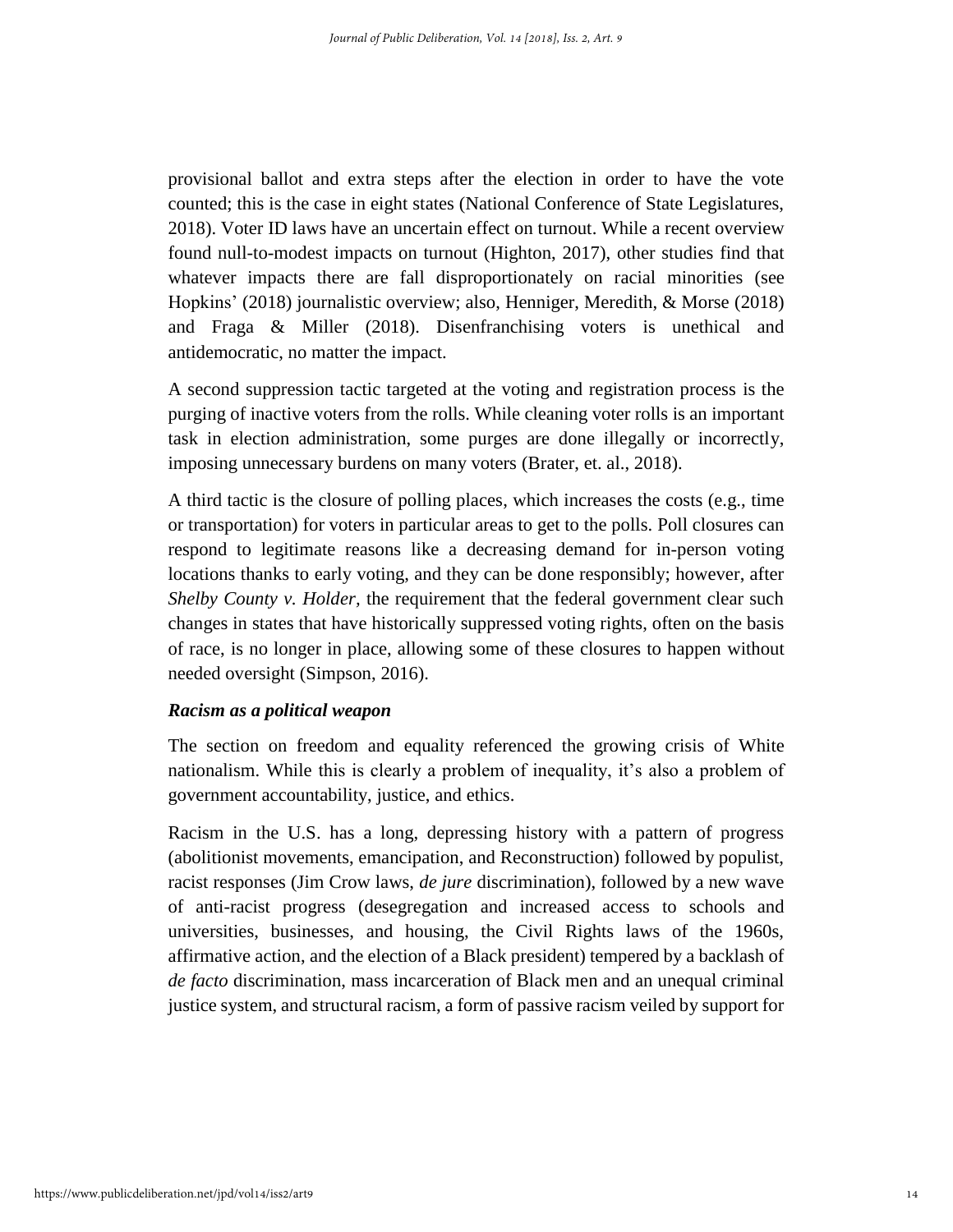individualism and meritocracy. Racism has always been a central problem for U.S. democracy and our leaders must be accountable for addressing it.

The newest wave of racism manifests in the proliferation of hate groups and hate crimes. White supremacist recruiting and action on college campuses is also on the rise. The Southern Poverty Law Center called 2016 the year of "electrified" White supremacy, and 2017 was worse (Beirich & Buchanan, 2018). For example, Identity Evropa grew from one chapter in 2016 to 15 in 2017 (Beirich & Buchanan, 2018). The Right Stuff expanded from 4 chapters to 25, while simultaneously spawning new groups like Identity Dixie and Vanguard America (Beirich  $\&$ Buchanan, 2018). This growth is paralleled by murders motivated by racial and ethnic hatred: the August 2017 Unite the Right march in Charlottesville, VA, where a White supremacist plowed his car into the crowd, killing Heather Heyer and injuring 19 others; mass killings at a Black church and a synagogue, and other successful and attempted homicides, including the pipe bombs targeting prominent Democrats (Beirich & Buchanan, 2018). In June 2018, the Anti-Defamation League reported 292 incidents of White supremacist propaganda that attacks Blacks, Jews, Muslims, nonwhite immigrants and the LGBTQ community, a 77% increase from 2016-17 (Anti-Defamation League, 2018b). In July 2018, the League issued a follow-up report tying White supremacists to misogyny and "anger and loathing towards women," (Anti-Defamation League, 2018a) Scholars and journalists have tied this movement to the online radicalization of young White men, often in spaces that initially organized around anti-women ideas (see, for example, Alfano, Carter, & Cheong, 2018; Marwick & Lewis, 2017; Hawley, 2017).

The growing prominence of hate-based ideologies and groups is a national crisis that calls for a strong rebuke from political leaders, yet after the Charlottesville rally, President Trump famously noted that there were "fine people on both sides." (Gray, 2017). The Southern Poverty Law Center ties the Trump campaign and administration to the escalating crisis of hate (Beirich & Buchanan, 2018). While President Trump did not *create* racism and sexism, he won the election in part by capitalizing on increasing racial and ethnic polarization (Sides, Tesler, and Vavreck, 2017). Elected officials in the United States should be accountable to the diverse population they serve, and just leaders would take steps towards solving the resurgent crisis of white nationalism.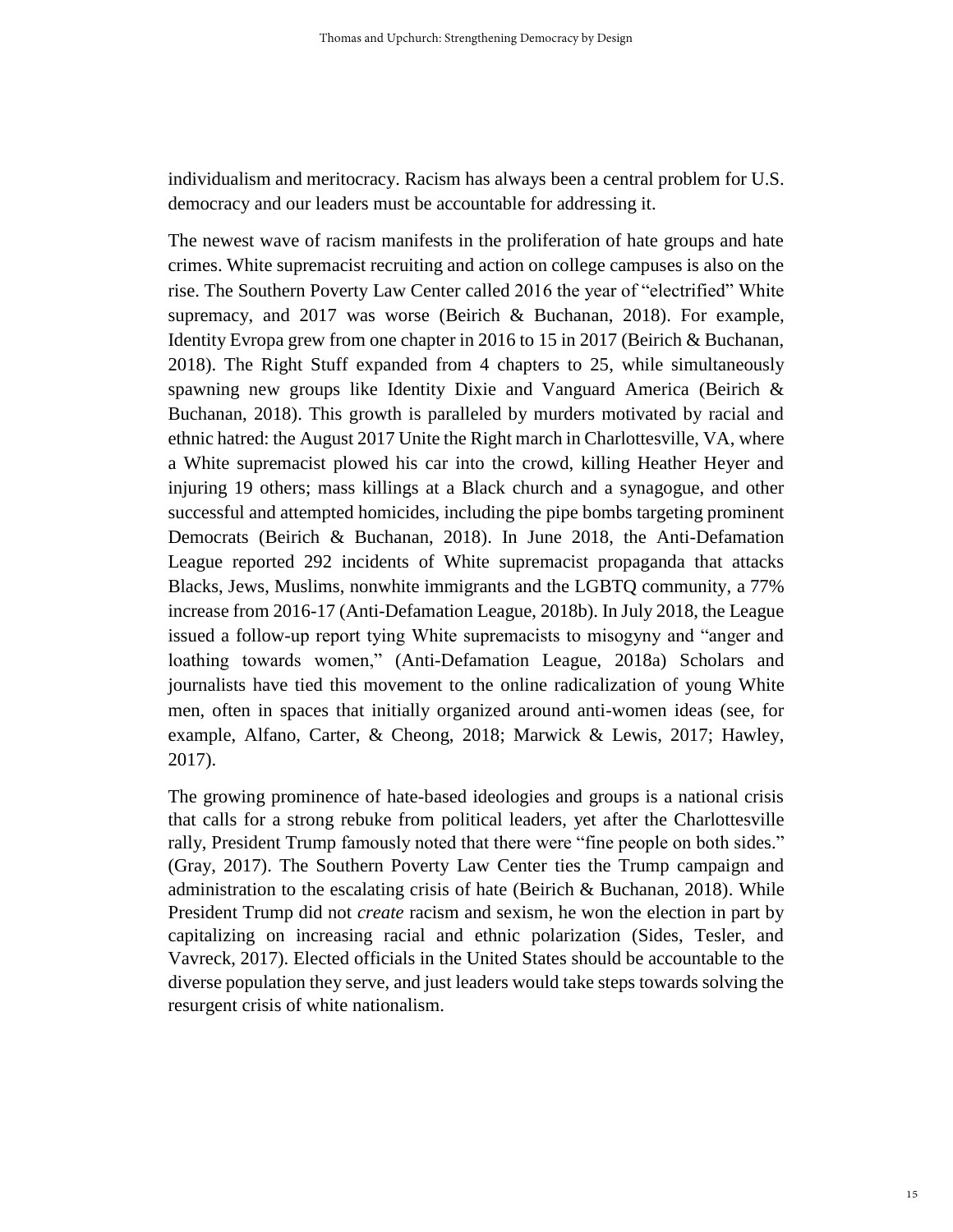#### **Democratic Renewal**

Levitsky and Ziblatt's popular *How Democracies Die* (2018) provides ample evidence of the slow erosion of democracy globally. Chronicling the collapse of democracy in some European and Latin American countries, the authors point to parallels in the United States and blame political elites for taking advantage of resentment and fomenting cultural division and populism. They also see political elites, not everyday Americans, as the solution. New political leaders need to stop practices by partisans that delegitimize their political adversaries and, instead, restore integrity in government, abate rising economic and racial inequality, and restore norms of mutual respect and compromise.

Who is responsible for restoring democratic principles and practices in the United States? Will change result from top-down reform or from civic efforts on the ground? What Levitsky and Ziblatt overlook is the power of the public to act to preserve democratic principles and practices, but it is hard to be optimistic about either approach on its own.

For political elites to stop democratic decline, they first need to understand the threats to democracy, and then they need to take responsibility for reversing democracy's trajectory. That means changes in how elected officials govern. They would need to establish and use structures for communicating with, listening to, and being responsive to their stakeholders. They would need to be more transparent about the information they use and their rationale for policy choices. They would need to collaborate and compromise with their adversaries. Underlying these changes is a call for elected officials to relinquish or at least share power voluntarily. Most will not, unless forced.

To force political elites to reform, everyday Americans need to understand what a strong democracy looks like, why it matters, and then hold elected officials accountable through civic participation. The overall purpose of citizen participation is to enhance the quality and legitimacy of policy decisions, thus overcoming the problems faced by representative democracy, especially when dealing with intractable problems, multifaceted issues, and fragmented policy environments (Fazi & Smith, 2006).

Civic participation can take many forms: from voting or even running for office, to helping a neighbor or donating to charity, to organizing, and protesting. It can also involve participating in deliberative forums designed to raise awareness, strengthen relationships across difference, build community, break down polarization, and collaboratively solve public problems.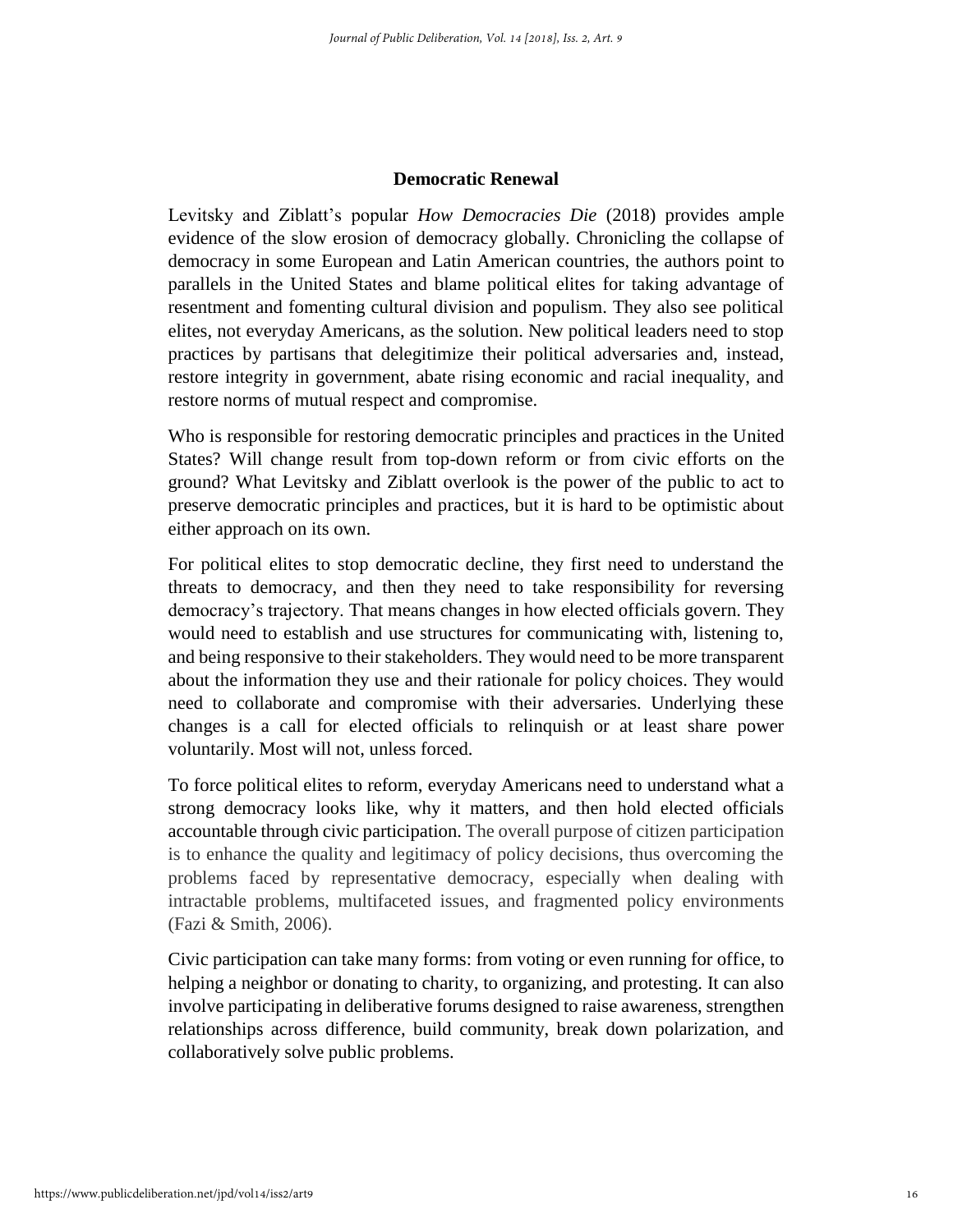One cause for optimism may be recent increased levels of political engagement. For example, more everyday Americans, civic organizations, and elected officials are paying attention to improving electoral integrity. In Florida, where the state would not allow polling places on college campuses, activists sued, and the state reversed its position (Martin, 2018). In Georgia, a plan to close polling locations in a predominantly Black county before the 2018 midterms drew national outrage, prompting the county to reverse its plans (Fausset, 2018). In the 2018 midterm elections alone, several ballot initiatives expanded voting rights: Floridians extended voting rights to 1.4 million convicted felons; Maryland, Nevada, and Michigan made it easier to register and vote; and Michigan, Colorado, and Missouri limited politicians' ability to gerrymander district lines (Hakim, 2018). And of course, Americans voted at historically high rates in the 2018 midterm election.

Currently, the momentum is with more activist, legal, and legislative forms of engagement – protest, organizing, litigation, ballot initiatives, and policy reform – and not with deliberative forms of decision making and social change. And that may be appropriate, given the wide range of issues plaguing democracy and the need for immediate reform. When the conditions that exist today of income and racial inequality or a lack of reciprocal interest in compromising, then deliberative approaches may not yield change. That said, all forms of engagement matter. Disaggregating the challenges—so that, for example, some people and organizations work on income inequality while others work on campus finance reform—may be the best approach.

Also, challenges of polarization, distrust of people with different perspectives and lived experiences, and disregard for norms of shared responsibility and inclusion call for public discussions that include relationship building, perspective taking, compromise, and collaboration. For that, deliberative methods may be effective, but only if they are contextualized in broader knowledge and understanding of democracy's design and health by both everyday Americans and elected officials.

Democracy by Design was originally intended as a relatively accessible approach to civic learning in higher education. Ideally, students would learn the attributes of a strong democracy: one that is participatory, free and equitable, educated and informed, and governed with accountability and transparency. Students would then study and experience practices related to one or more attributes. This paper summarizes democratic problems linked to multiple disciplines and perspectives. All students can find something that interests them enough to increase their understanding of what a strong democracy looks like, and the role they can play in making democracy work.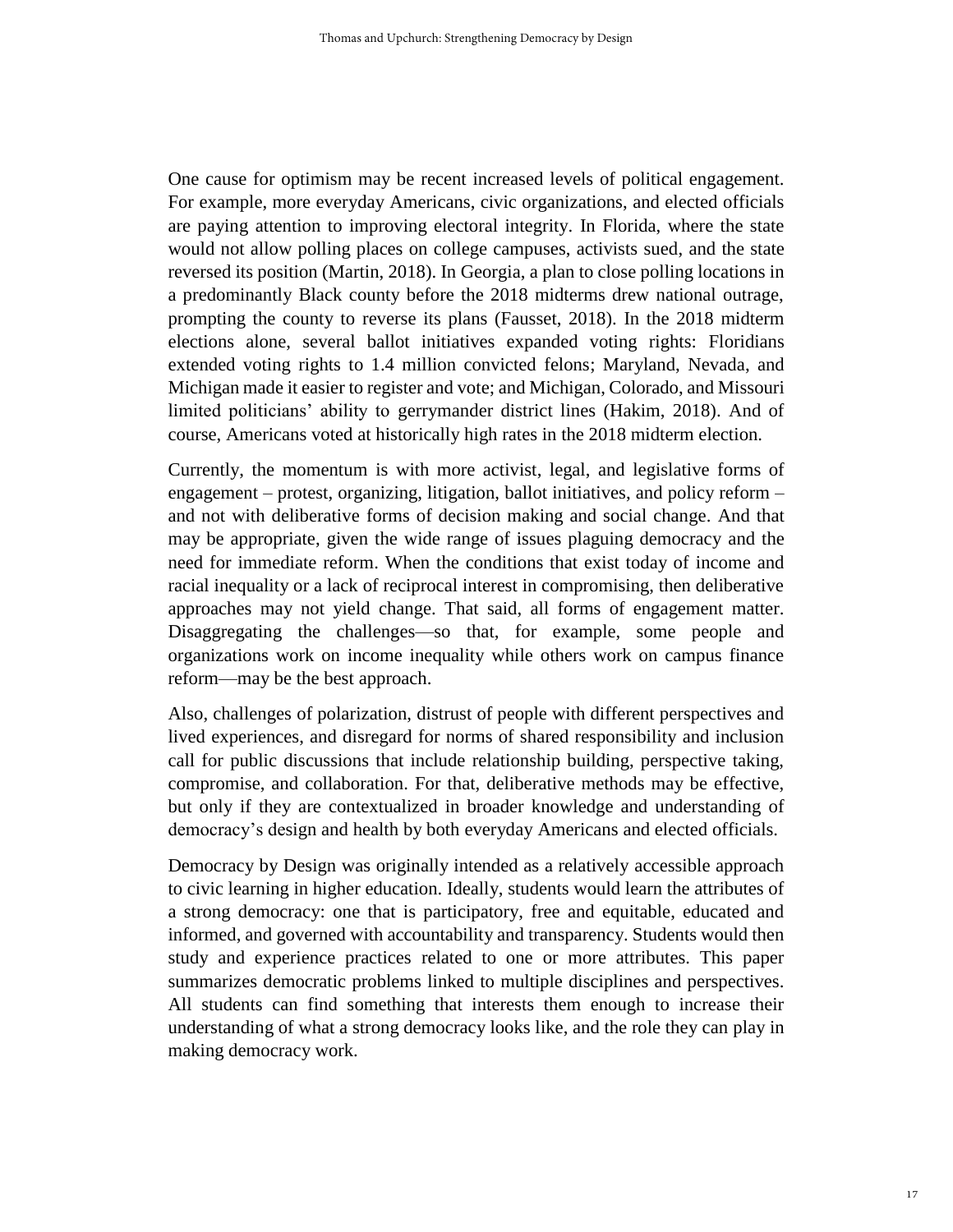It may be possible, and necessary, to expand the application of Democracy by Design to elected officials, party leaders, teachers, nonprofit organizations, the media, scholars, and thought leaders. The urgency exists: declines in democratic principles create voids that allow for authoritarian and repressive leaders to gain power. That should be of concern to American politicians on both sides of the aisle and to everyday Americans alike.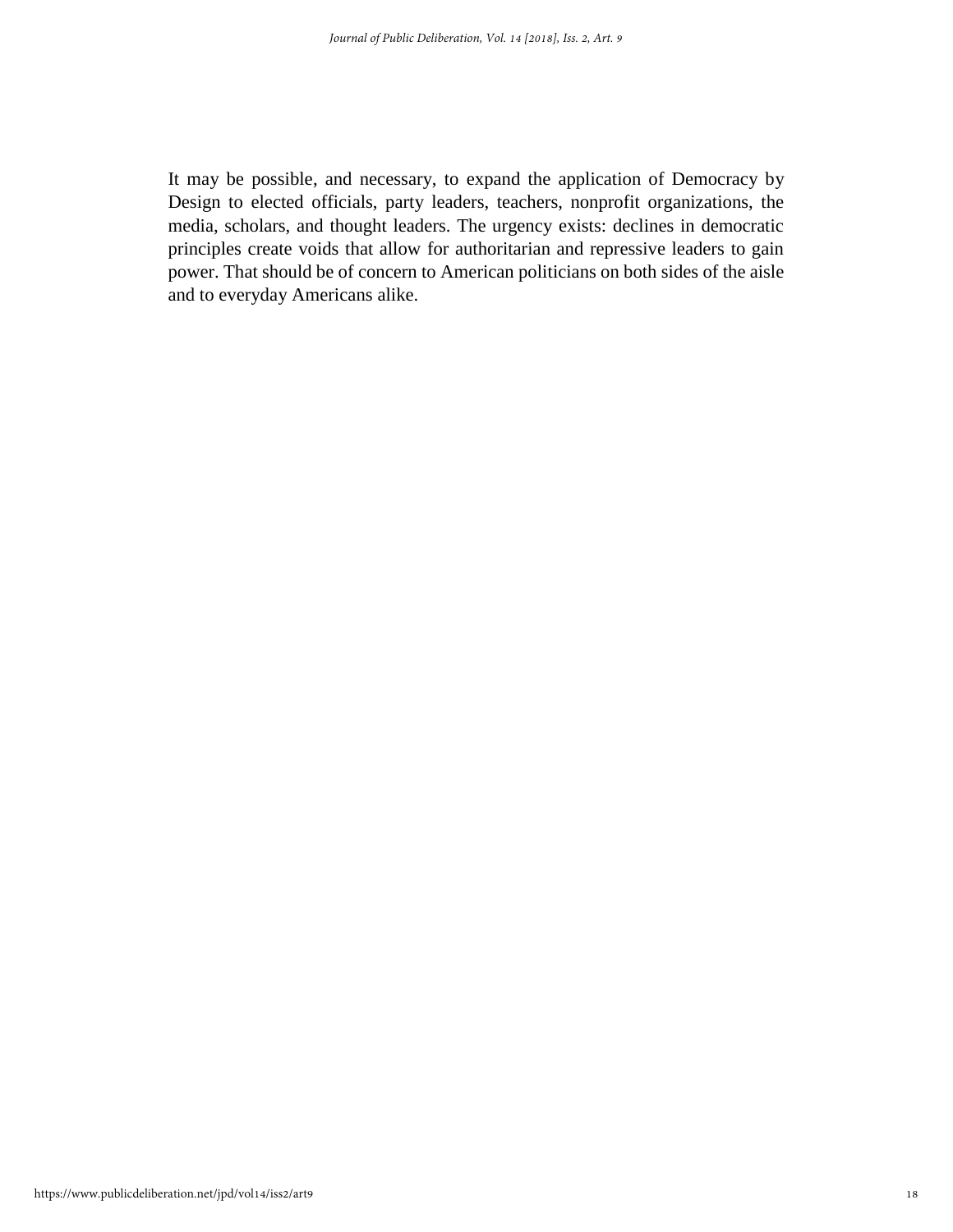#### **Appendix: An Updated Democracy by Design Framework**

First published in 2014 in a special issue of the *Journal of Public Deliberation* on the "state of the field," Democracy by Design provided a relatively simple framework for a more aspirational, healthier democracy (Thomas, 2014). The ideas in Democracy by Design emerged from discussions at a series of convenings that took place over several years called *Strengthening our Nation's Democracy.* Organized by civic organizations America*Speaks*, Demos, Everyday Democracy, the Kettering Foundation, and by faculty from Harvard University's Ash Center for Democratic Innovation and Governance, these gatherings brought together a broad group of reformers on the front line of democracy building in the United States. Representatives from around 85 civic organizations participated in discussions on deficits and inequality in citizen (a term used in this article to denote residency or membership in a community, not legal status) participation, challenges to effective and collaborative governance, doubts about electoral integrity, the movement to increase public dialogue and deliberation, and civil rights advocacy. The meetings catalyzed relationships and collaboration across the democracy reform community. Although the *Strengthening our Nation's Democracy* discussions concluded by 2010, participants reviewed and commented on drafts of this framework before its publication in 2014. Each attribute was supported by "dimensions," or practices to illustrate an attribute's application.

The original purpose of Democracy by Design was to suggest an approach to college student civic learning and engagement in democracy. Ideally, all students graduate understanding the four essential attributes and having studied and engaged deeply in one or more dimensions. Democracy by Design was envisioned as a work in progress, open to discussion, critique, and improvement. In this appendix, we explain the changes and rationale for each change to the framework. The original Democracy by Design is reflected in Figure 2, below.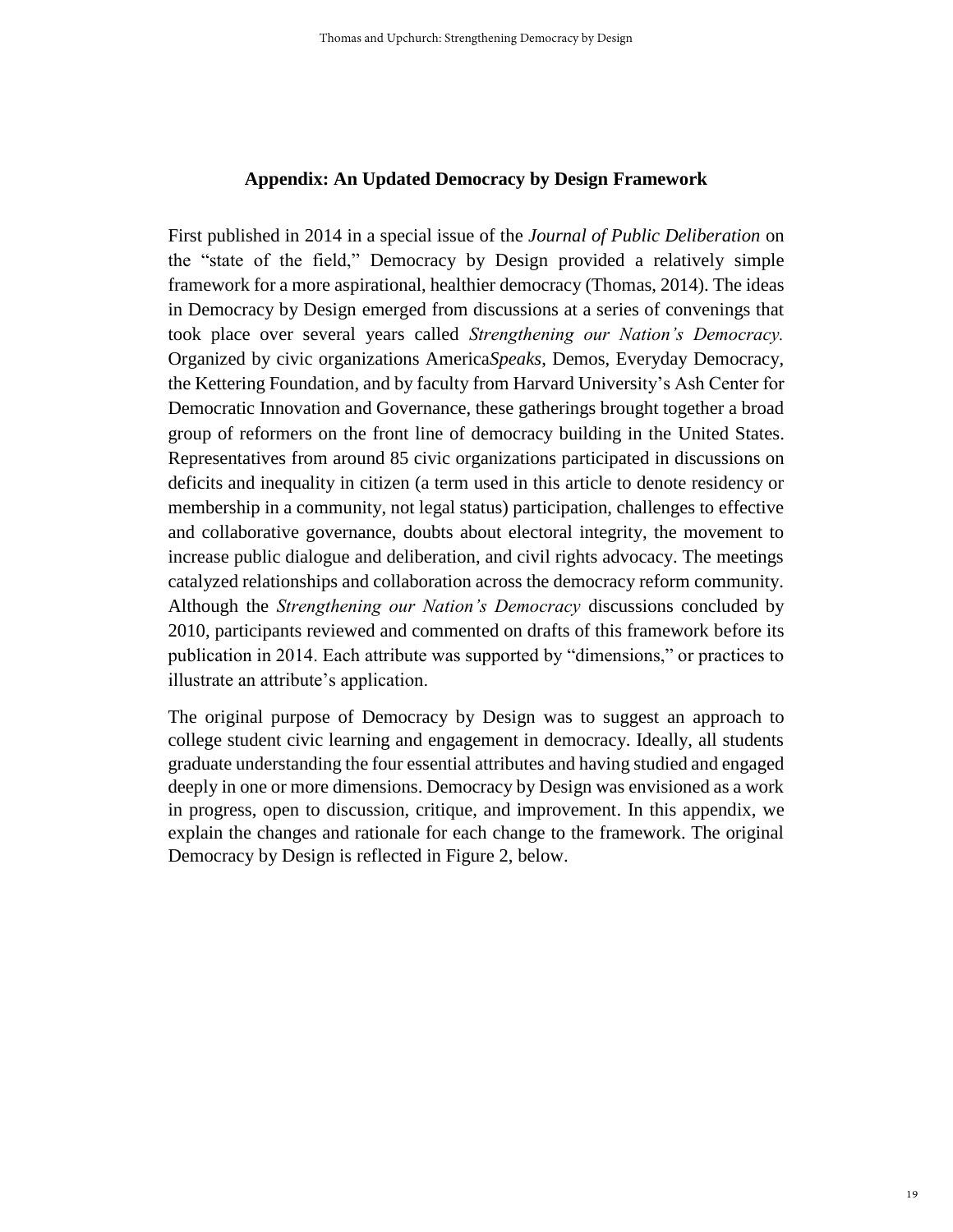

Since the first published version of this framework, both academics and practitioners have suggested amendments. Most suggestions concerned language: align the attributes grammatically (all adjectives rather than some adjectives, some nouns); simplify; replace vague terms like "effective;" and clarify some dimensions. In response, we edited the four attributes of a strong democracy:

| Original                                        | Revised                                |
|-------------------------------------------------|----------------------------------------|
| Active and deliberative public<br>participation | <b>Participatory</b>                   |
| Freedom, justice, and equal<br>opportunity      | <b>Free and Equal</b>                  |
| An educated and informed citizenry              | <b>Educated and Informed</b>           |
| <b>Effective government structures</b>          | <b>Accountable and Justly Governed</b> |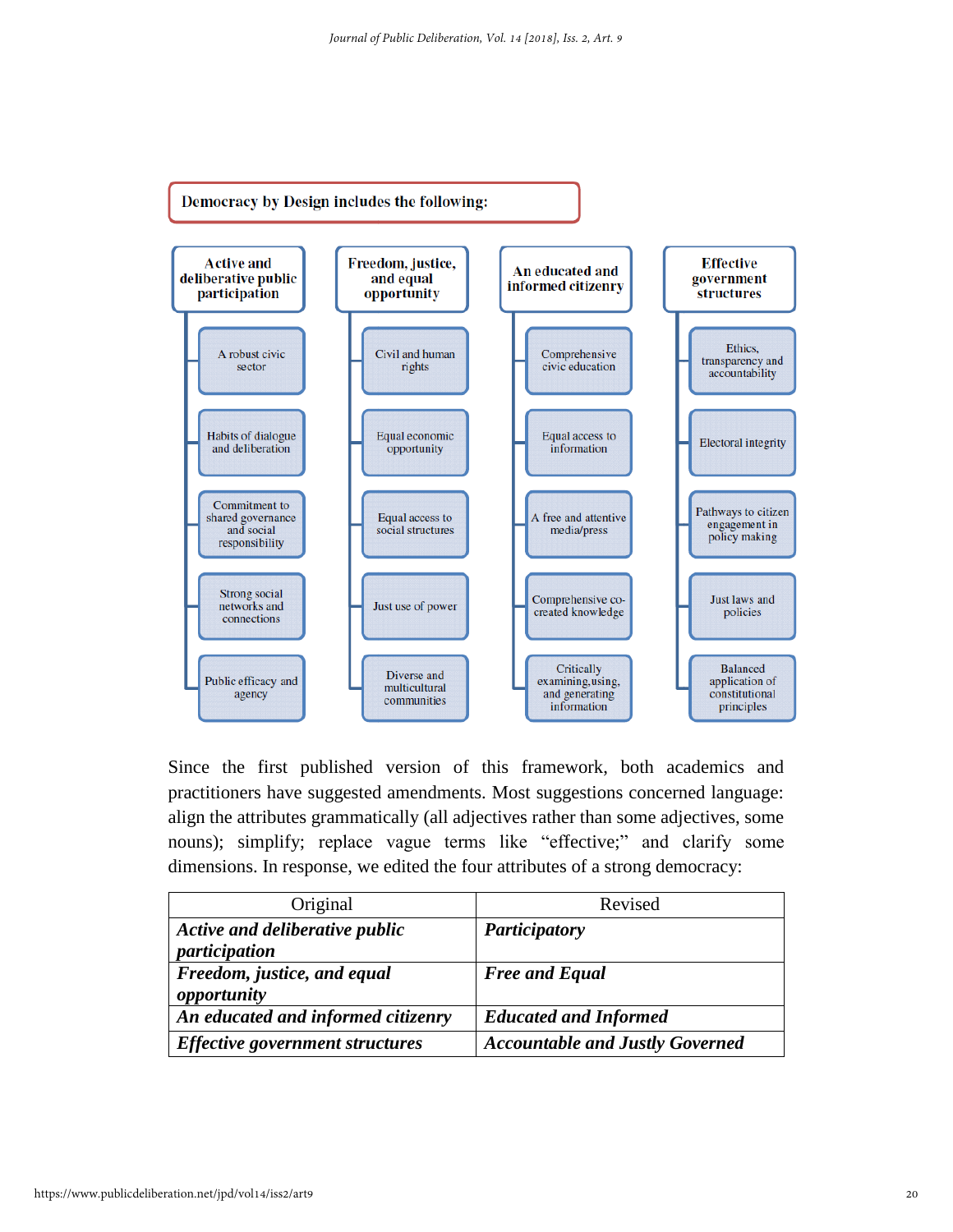Other changes were made in response to changes in the political climate and reports of growing threats to democracy. Under *Participatory,* "Commitment to shared governance and social responsibility" was changed to "Structures for shared governance and civic participation in policy making." This kind of engagement ranges from voting to activism. At the same time, we removed "Pathways to citizen engagement in policy making" from *Accountable and Justly Governed* to make room for "Collaboration and compromise in policy making." These changes underscore the collaborative nature of governance between elected officials and citizens. While everyday people should want to participate in policymaking and social change efforts, that participation should result in solutions that reflect their involvement. In other words, people should raise their voices, and those with positional authority should listen and be held accountable.

Under *Free and Equal,* "Equal economic opportunity," "Equal access to social structures," and "Just use of power" were combined and relabeled "Equal access to political, social, and economic systems." Under *Accountable and Justly Governed*, we also clarified the importance of the rule of law and just policies.

We added "Freedom to prosper" in response to stagnation middle-class income, with the resulting wealth inequality, and perceptions that political systems privilege some and not others. We include this under *Free and Equal* because, although freedom is a fundamental, deeply held value, it is inconsistently understood and enforced. A birthright for some Americans and not for others, freedom has d to be fought for by women, Black Americans and other people of color, the LGBTQ community, people with disabilities, low-income individuals, some faith communities, and some immigrants. Freedom can also mean the right to participate in the political process—the right to vote, protest, and express dissatisfaction with the public policies or politicians, for example. Finally, freedom can be tied to the right to prosper, for example, through the freedom to organize for fair business practices.

Perspectives on freedom change. Fifty-five years ago, the U.S. Supreme Court ruled that places of public accommodation—in this case, lunch counters—violated the Equal Protection Clause of the 14th Amendment when the owner refused to serve Black customers (Peterson v. City of Greenville, 1963). Yet in 2018, the U.S. Supreme Court interpreted the free exercise clause of the Bill of Rights as the right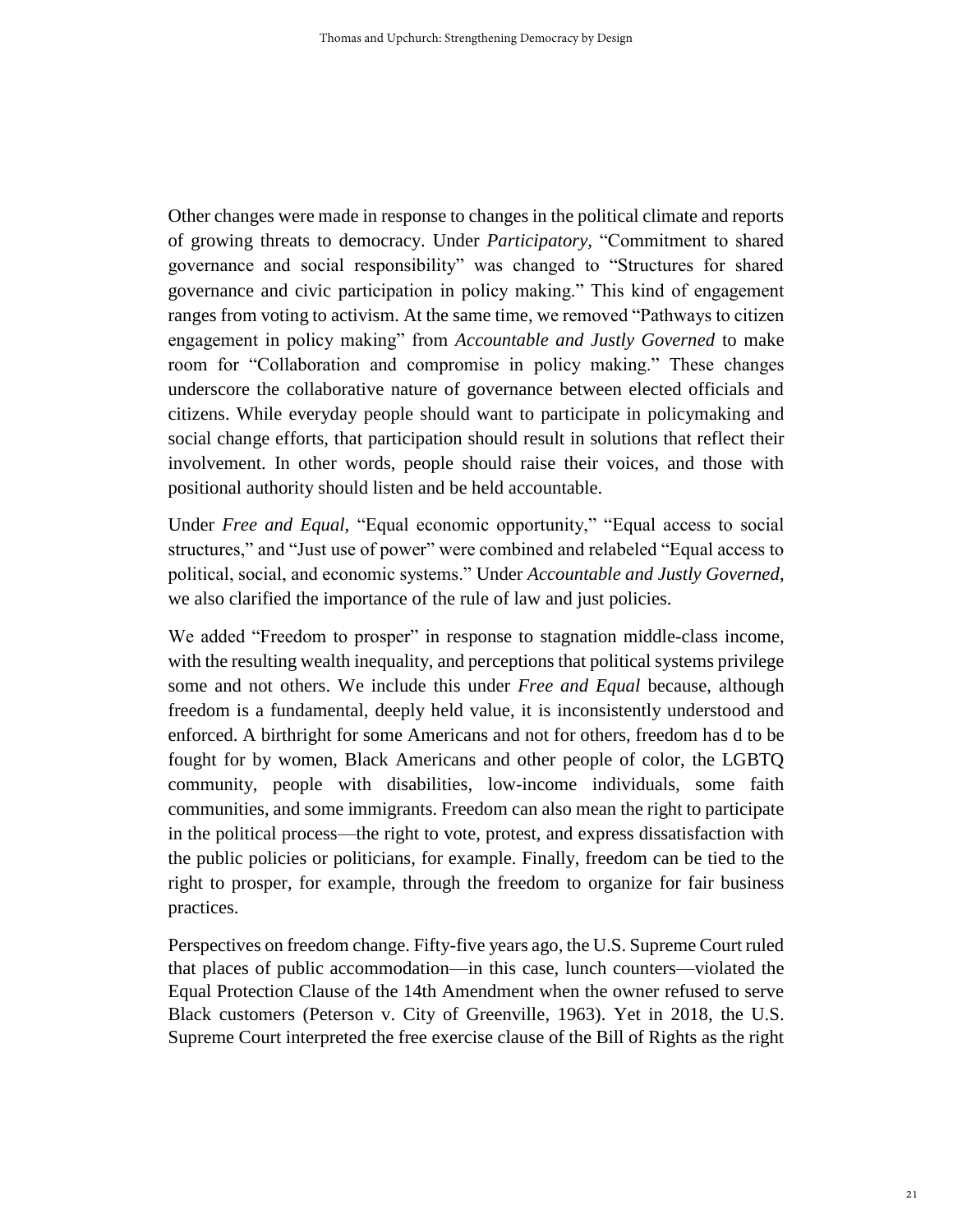of business owners to refuse to serve a gay customer (Masterpiece Cakeshop, Ltd. v. Colorado Civil Rights Commission, 2018).

These situations highlight unresolved tensions between freedom and equality. While people may be technically free, they want more—or more equal—freedom. When one group demands more freedom, another group may feel threatened or believe that their freedoms are being curtailed. As a result, freedom and equality can look like a zero-sum game. The question facing Americans is whether they must choose between freedom and equality, which is why we made this tension more visible in the framework.

Under *Accountable and Justly Governed,* we made many changes.

- "Ethics, transparency and accountability" was changed to "Ethical and transparent policy making and conduct by elected officials" to highlight the need for ethical behavior on the part of elected officials as individuals.
- "Electoral integrity" was changed to "Free and fair elections."
- "Just laws and policies" and "Balanced application of Constitutional principles" were combined and changed to "Just laws and balanced application of Constitutional principles."
- We added, "Equitable demographic representation" to underscore the need for more representative governments.
- We added, "Collaboration and compromise in policy making," to focus attention on growing partisan gaps and breakdowns in the federal legislative process.

We are grateful to people who used and commented on the original Democracy by Design framework, and welcome continued discussion and critique.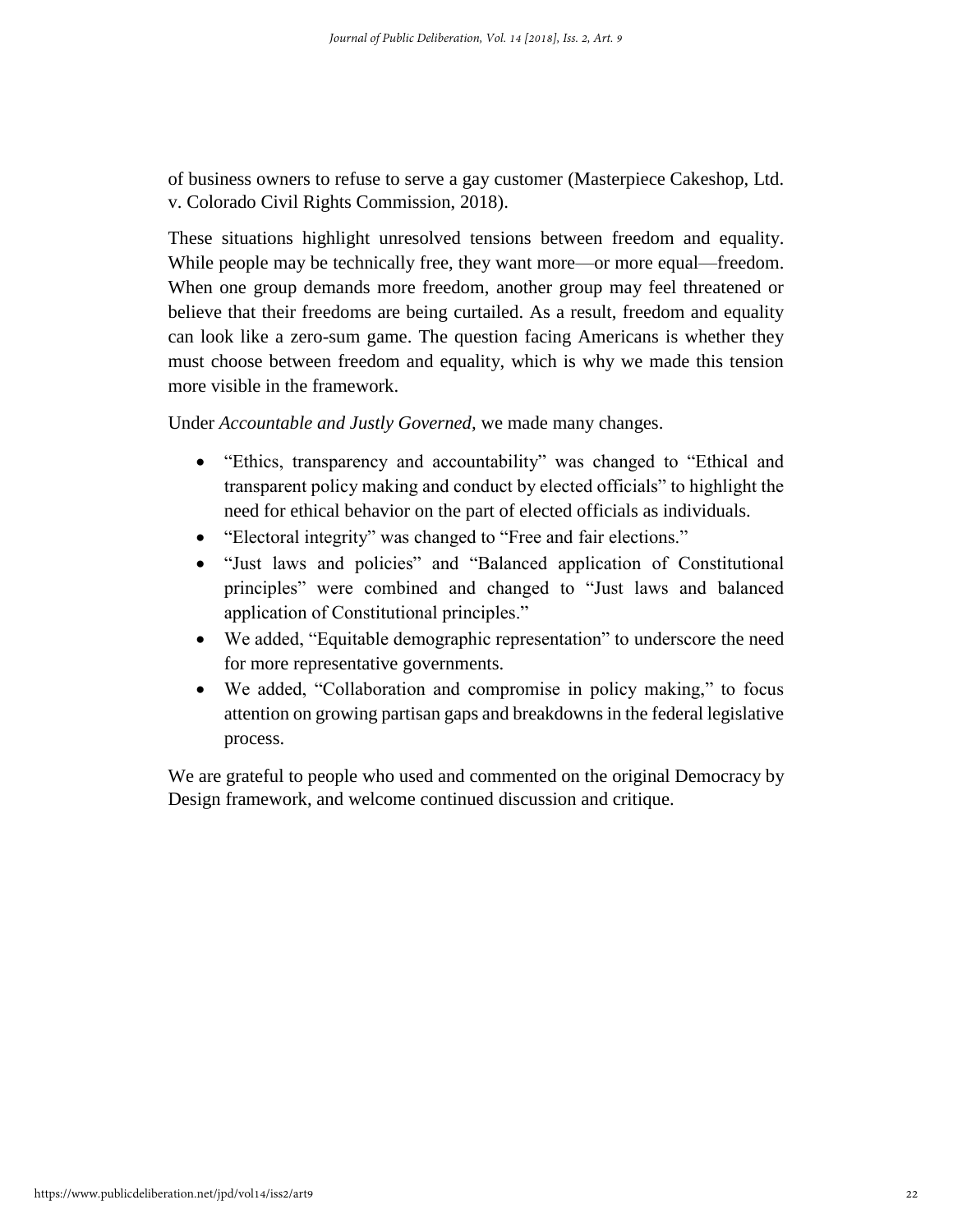#### **References**

- Alexander, M. (2012). *The New Jim Crow: Mass Incarceration in the Age of Colorblindness.* New York: The New Press.
- Alfano, M., Carter, J. A., & Cheong, M. (2018). Technological Seduction and Self-Radicalization. *Journal of the American Philosophical Association*(Accepted Version).
- Alvaredo, F., Chancel, L., Piketty, T., Saez, E., & Zucman, G. (2018). *World Inequality Report.* World Inequality Lab.
- Annenberg Public Policy Center. (2015). *2015 Constitution Day/Civics Study.* The University of Pennsylvania. Retrieved from http://cdn.annenbergpublicpolicycenter.org/wpcontent/uploads/Civics\_Survey\_2015\_Trends.pdf
- Annenburg Public Policy Center. (2017, September 12). Americans Are Poorly Informed About Basic Constitutional Provisions. *The University of Pennsylvania*. Retrieved from https://www.annenbergpublicpolicycenter.org/americans-are-poorlyinformed-about-basic-constitutional-provisions/
- Anti-Defamation League. (2018). *When Women are the Enemy: The Intersection of Misogyny and White Supremacy.* Retrieved from https://www.adl.org/resources/reports/when-women-are-the-enemy-theintersection-of-misogyny-and-white-supremacy
- Anti-Defamation League. (2018). *White Supremacist Propaganda Nearly Doubles on Campus in 2017-18 Academic Year.* Retrieved from https://omaha.adl.org/news/adl-report-white-supremacist-propaganda-oncampuses-rises-77-over-past-nine-months/
- Atwell, M. N., Bridgeland, J., & Levine, P. (2017). *Civic Deserts: America's Civic Health Challenge.* National Conference on Citizenship.
- Bartels, L. M. (2008). *Unequal Democracy.* Princeton: Princeton University Press.
- Barthel, M., Mitchell, A., & Holcomb, J. (2016). *Many Americans Believe Fake News Is Sowing Confusion.* Pew Research Center. Retrieved from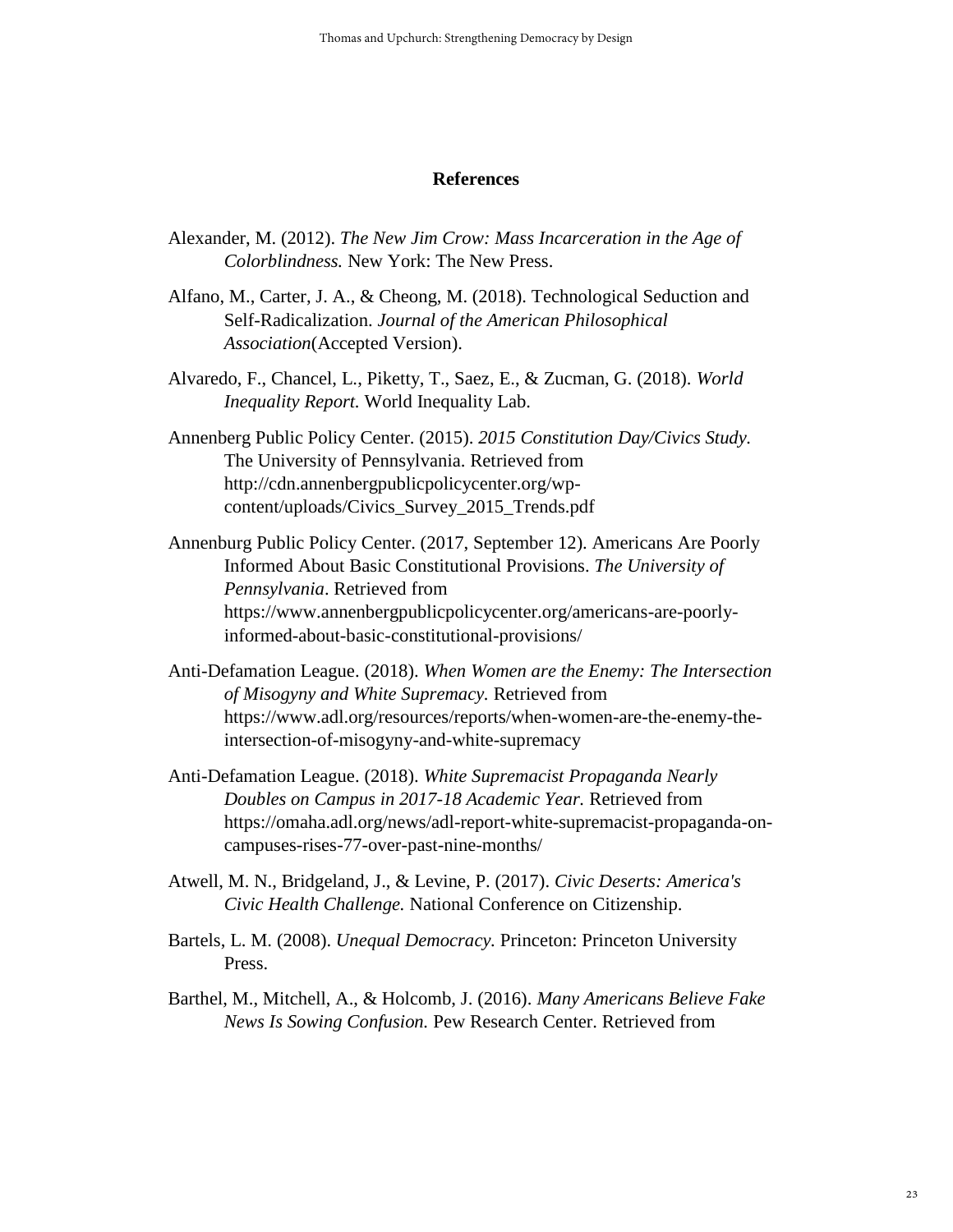http://www.journalism.org/2016/12/15/many-americans-believe-fakenews-is-sowing-confusion/

- Beirich, H., & Buchanan, S. (2018). *2017: The Year in Hate and Extremism.* Southern Poverty Law Center. Retrieved from https://www.splcenter.org/fighting-hate/intelligence-report/2018/2017 year-hate-and-extremism#white-nationalists
- Biggers, D. R., & Hanmer, M. J. (2017). Understanding the Adoption of Voter Identification Laws in the American States. *American Politics Research, 45*(4), 560-588. doi:https://doi.org/10.1177/1532673X16687266
- Bishop, B., & Cushing, R. G. (2008). *The Big Sort: Why the Clustering of Likeminded America is Tearing Us Apart.* Boston: Houghton Mifflin.
- Bolsen, T., Druckman, J. N., & Cook, F. L. (2014, June). The Influence of Partisan Motivated Reasoning on Public Opinion. *Political Behavior, 36*(2), 235-262. doi:10.1007/s11109-013-9238-0
- Bonica, A., McCarty, N., Poole, K. T., & Rosenthal, H. (2013). Why Hasn't Democracy Slowed Rising Inequality? *Journal of Economic Perspectives, 27*(3), 103-124.
- Boot, M. (2018). *The corrosion of conservatism: Why I left the right.* New York: Liveright Publishing.
- Brater, J., Morris, K., Pérez, M., & Deluzio, C. (2018). *Purges: A Growing Threat to the Right to Vote.* Brennan Center for Justice. Retrieved from https://www.brennancenter.org/sites/default/files/publications/Purges\_Gro wing\_Threat\_2018.1.pdf
- Brennan Center for Justice. (2018). Partisan Gerrymandering. Retrieved from https://www.brennancenter.org/partisan-gerrymandering
- Bricker, J., Dettling, L. J., Henriques, A., Hsu, J. W., Jacobs, L., Moore, K. B., .. . Windle, R. A. (2017). *Changes in U.S. Family Finances from 2013 to 2016: Evidence from the Survey of Consumer Finances.* Board of Governors of the Federal Reserve System. Retrieved from https://www.federalreserve.gov/publications/files/scf17.pdf
- Broockman, D. E. (2013, July). Black Politicians Are More Intrinsically Motivated to Advance Blacks' Interests: A Field Experiment Manipulating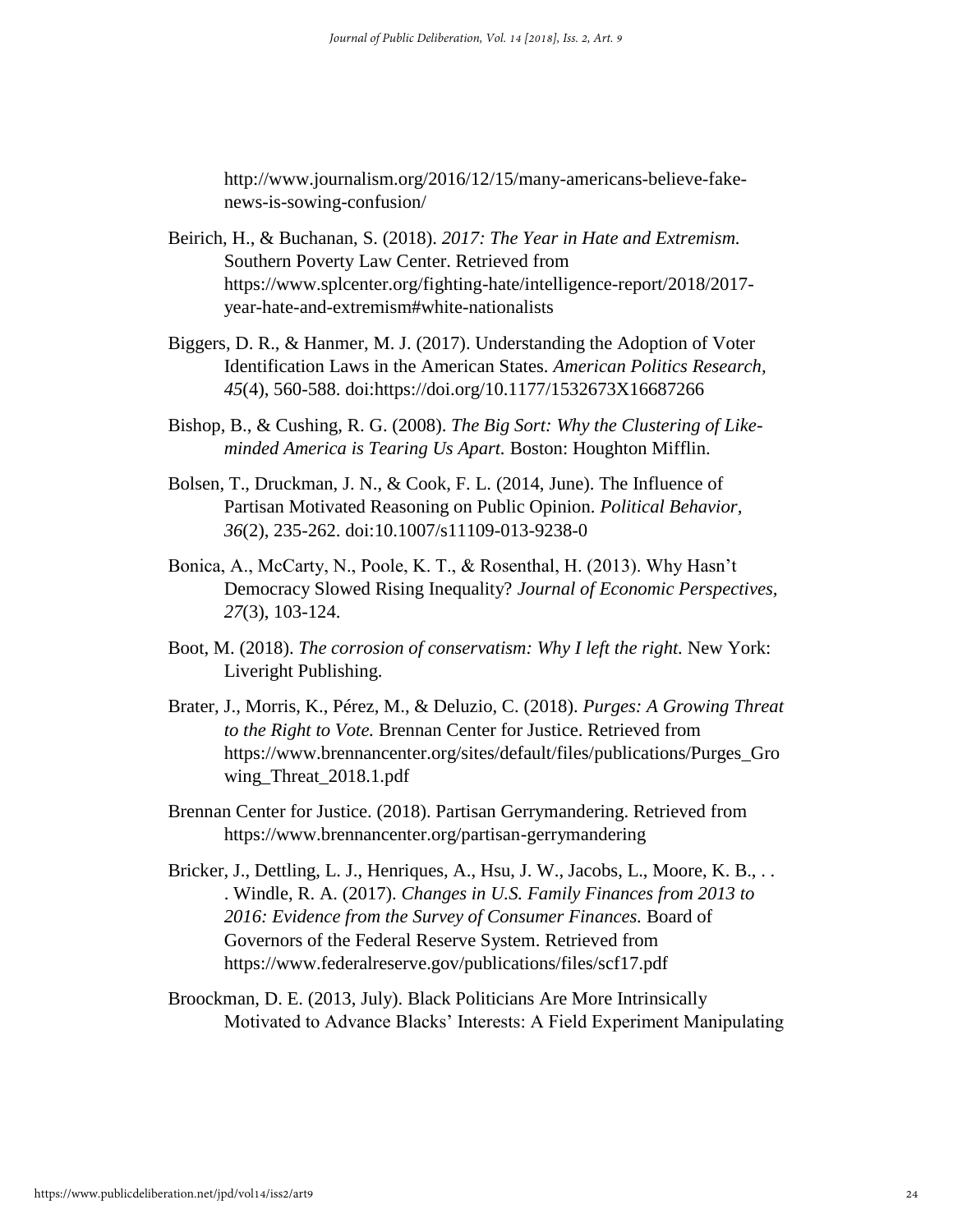Political Incentives. *American Journal of Political Science, 57*(3), 521- 536. doi:https://doi.org/10.1111/ajps.12018

Buckley v. Valeo, 424 U.S. 1 (1976).

Center for American Women and Politics. (2018, November 29). *Results: Women Candidates in the 2018 Election*. Retrieved from Rutgers Eagleton Institute of Politics: http://cawp.rutgers.edu/sites/default/files/resources/results\_release\_5blette rhead5d\_1.pdf

Citizens United v. Federal Election Commission, 558 U.S. 310 (2010).

- Cramer, K. J. (2016). *The Politics of Resentment: Rural consciousness in Wisconsin and the rise of Scott Walker.* Chicago Studies in American Politics.
- *Criminal Justice Facts*. (2017). Retrieved from The Sentencing Project: https://www.sentencingproject.org/criminal-justice-facts/
- Dahl, R. A. (2006). *On Political Equality.* New Haven: Yale University Press.

DeSilver, D. (2018, May 21). *U.S. trails most developed countries in voter turnout.* Retrieved from Pew Research Center: http://www.pewresearch.org/fact-tank/2018/05/21/u-s-voter-turnout-trailsmost-developed-countries/

- Diamond, L. J., & Morlino, L. (2004). An Overview. *Journal of Democracy, 15*(4), 20-31.
- Dodson, K. (2010). The Return of the American Voter? Party Polarization and Voting Behavior, 1998 to 2003. *Sociological Perspectives, 53*(3), 443- 449. Retrieved from www.jstor.org/stable/10.1525/sop.2010.53.3.443
- Doherty, C., & Kiley, J. (2016, June 22). *Key facts about partisanship and political animosity in America.* Retrieved from Pew Research Center: http://www.pewresearch.org/fact-tank/2016/06/22/key-facts-partisanship/
- Doherty, C., Kiley, J., & O'Hea, O. (2018). *Wide Gender Gap, Growing Educational Divide in Voters' Party Identification.* Pew Research Center. Retrieved from file:///C:/Users/JUPCHU01/Downloads/03-20-18-Party-Identification.pdf

Edelman Intelligence. (2018). *2018 Edelman Trust Barometer.*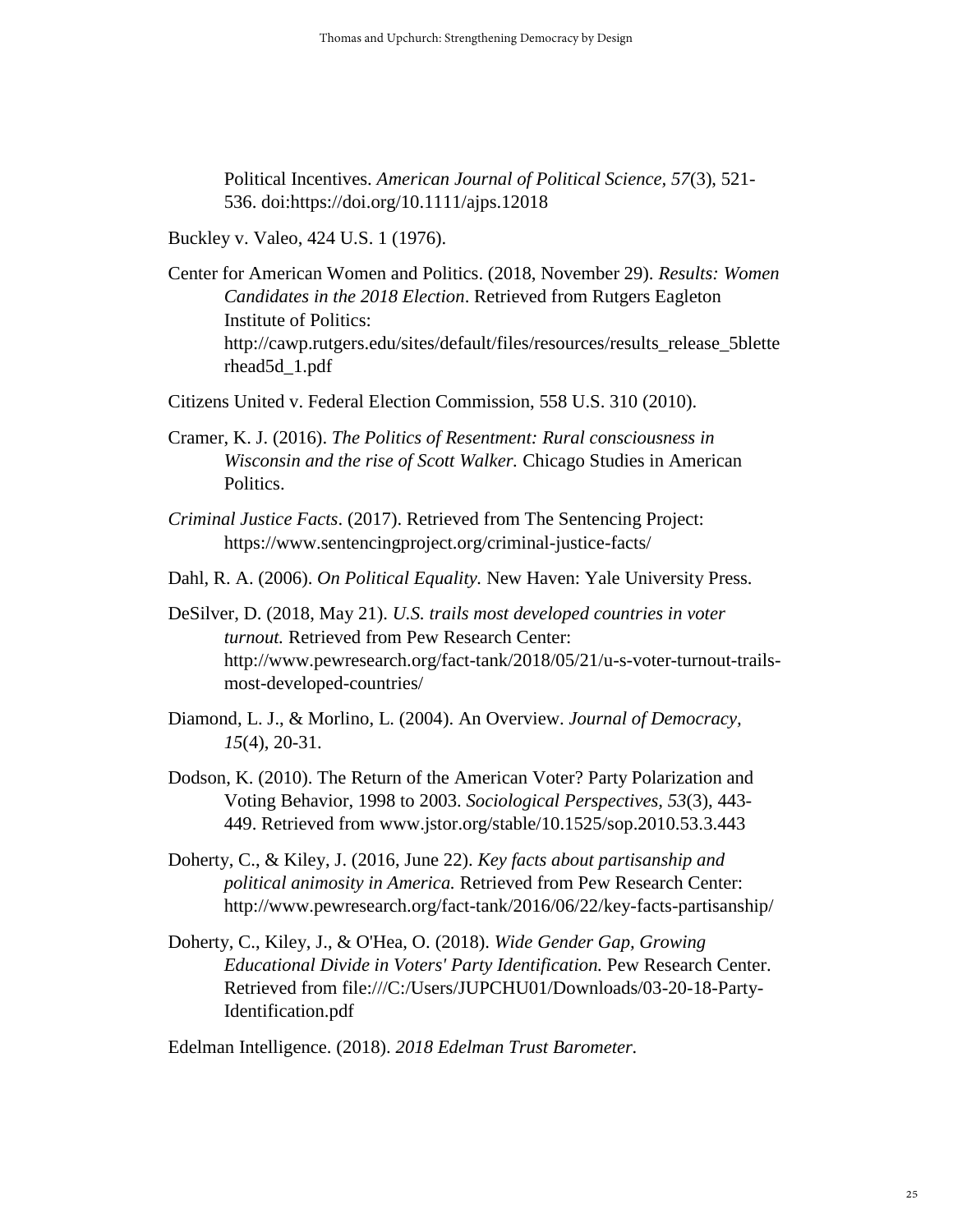- Ehrenfreund, M. (2015, December 11). What social science tells us about racism in the Republican party. *The Washington Post*. Retrieved from https://www.washingtonpost.com/news/wonk/wp/2015/12/11/what-socialscience-tells-us-about-racism-in-the-republicanparty/?utm\_term=.16f8685982cc
- Faris, R., Roberts, H., Etling, B., Bourassa, N., Zuckerman, E., & Benkler, Y. (2017). *Partisanship, Propaganda, and Disinformation: Online Media and the 2016 U.S. Presidential Election.* Harvard University, The Berkman Klein Center for Internet & Society. Retrieved from file:///C:/Users/JUPCHU01/Downloads/SSRN-id3019414.pdf
- Fausset, R. (2018, August 23). Georgia County Rejects Plan to Close 7 Polling Places in Majority-Black Area. *The New York Times*. Retrieved from https://www.nytimes.com/2018/08/23/us/randolph-county-georgiavoting.html
- Fazi, E., & Smith, J. (2006). *Civil dialogue: Making it work better.* Brussels: Civil Society Contact Group.
- Feldman, L., Maibach, E. W., Roser-Renouf, C., & Leiserowitz, A. (2012). Climate on Cable: The Nature and Impact of Global Warming Coverage on Fox News, CNN, and MSNBC. *The International Journal of Press/Politics, 17*(1), 3-31. doi:10.1177/1940161211425410
- *Felon Voting Rights*. (2017, April 30). Retrieved from National Conference of State Legislatures: http://www.ncsl.org/research/elections-andcampaigns/felon-voting-rights.aspx
- File, T. (2015). *Who Votes? Congressional Elections and the American Electorate: 1978–2014.* United States Census Bureau.
- File, T. (2017, May 17). *Voting in America: A Look at the 2016 Presidential Election.* Retrieved from Untied States Census Bureau: https://www.census.gov/newsroom/blogs/randomsamplings/2017/05/voting\_in\_america.html
- Flavin, P. (2015). Campaign Finance Laws, Policy Outcomes, and Political Equality in the American States. *Political Research Quarterly, 68*(1), 77- 88.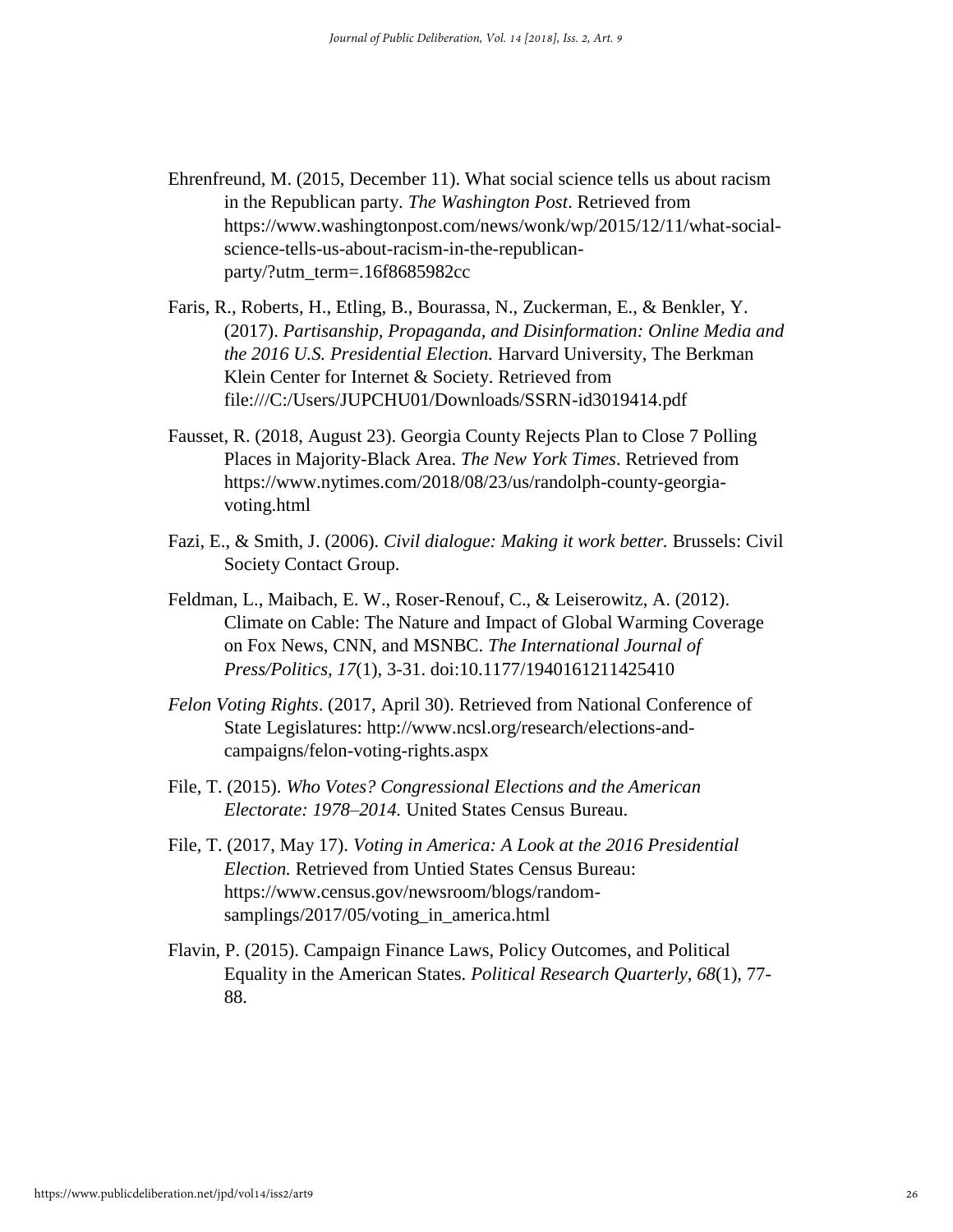- Fraga, B. L., & Miller, M. G. (2018). Who Does Voter ID Keep from Voting? *Working Paper*. Retrieved from https://www.dropbox.com/s/f3oqui1jhq6nqie/FragaMiller\_TXID\_2018.pd  $f?dl=0$
- Franko, W. W., Kelly, N. J., & Witko, C. (2016, June). Class Bias in Voter Turnout, Representation, and Income Inequality. *Perspectives on Politics, 14*(2), 351-368. doi:https://doi.org/10.1017/S1537592716000062
- Freedlander, D. (2018, November/December). The Democrats' Culture Divide. *Politico*. Retrieved from https://www.politico.com/magazine/story/2018/10/30/democratic-partyculture-divide-wars-working-class-blue-collar-221913
- Freedom House. (2018). *Freedom in the World 2018.* Washington, DC: Freedom House. Retrieved from https://freedomhouse.org/sites/default/files/FH\_FITW\_Report\_2018\_Final \_SinglePage.pdf
- Gallup. (2018). *Confidence in Institutions.* Gallup.
- Gillens, M., & Page, B. I. (2014). Testing Theories of American Politics: Elites, Interest Groups, and Average Citizens. *Perspectives on Politics, 12*(3), 564-581.
- Gray, R. (2017, August 15). Trump Defends White-Nationalist Protesters: 'Some Very Fine People on Both Sides'. *The Atlantic*.
- Groeger, L. V., Waldman, A., & Eads, D. (2018, October 16). *Miseducation: Is There Racial Inequality at Your School?* ProPublica. Retrieved from https://projects.propublica.org/miseducation/
- Guess, A., Nyhan, B., & Reifler, J. (2018, August 10). All Media Trust Is Local? Findings from the 2018 Poynter Media Trust Survey.
- Hakim, D. (2018, November 12). Before the Fights Over Recounts: An Election Day Vote on Voting. *The New York Times*.
- Halpin, J., Nayak, N., Teixeira, R., Garin, G., & Molyneux, G. (2018). *Trust in Government in the Trump Era.* Center for American Progress.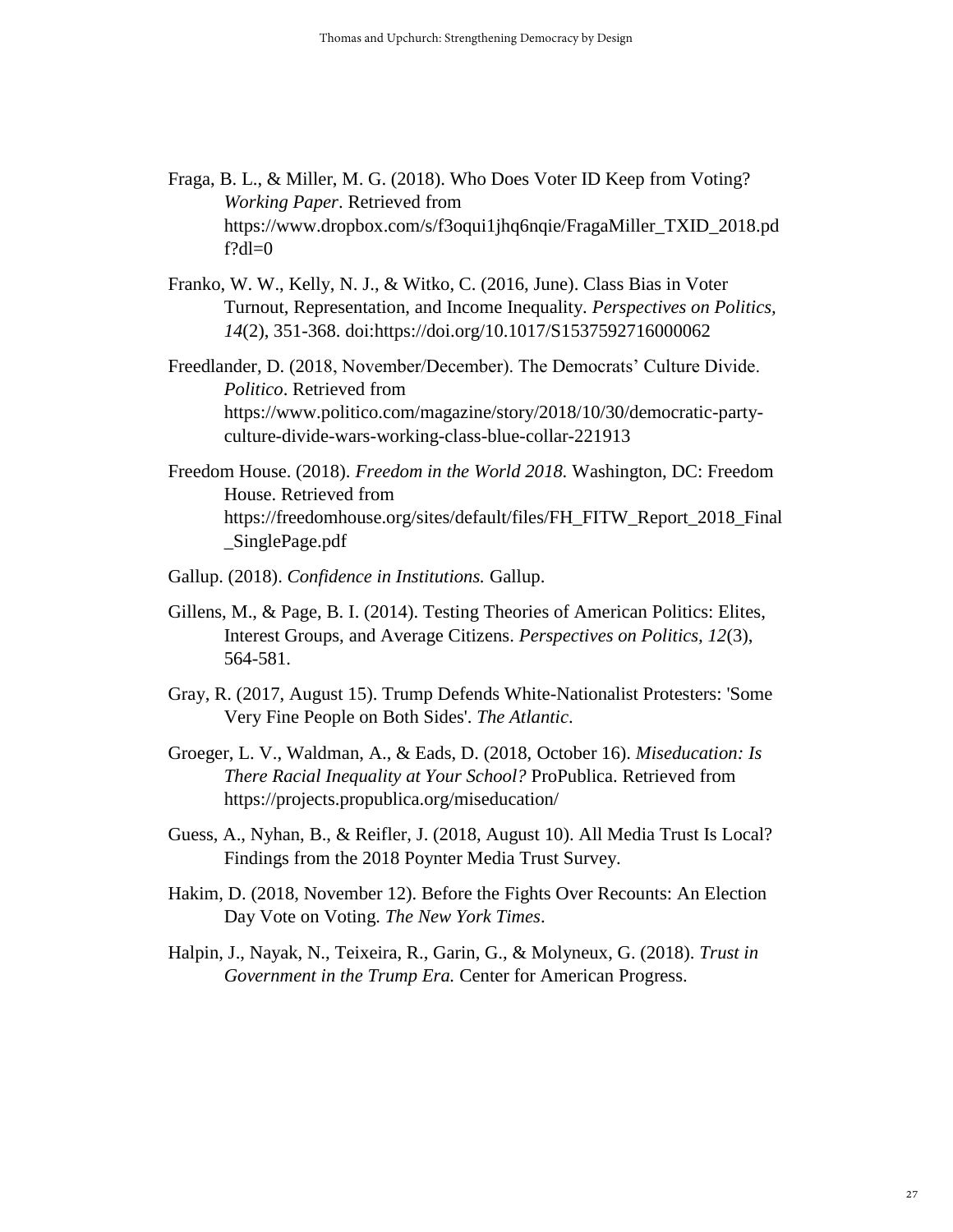- Hansen, M., Levesque, M., Quintero, D., & Valant, J. (2018). *Have we made progress on achievement gaps? Looking at evidence from the new NAEP results.* The Brookings Institution.
- Hawkings, D. (2018, February 27). Wealth of Congress: Richer Than Ever, but Mostly at the Very Top. *Roll Call*. Retrieved from http://www.rollcall.com/congress-richer-ever-mostly-top/
- Hawley, G. (2017). *Making Sense of the Alt-Right.* Columbia University Press.
- Henniger, P., Meredith, M., & Morse, M. (2018). Who Votes Without Identification? Using Affidavits from Michigan to Learn About the Potential Impact of Strict Photo Voter Identification Laws. Retrieved from SSRN: https://ssrn.com/abstract=3205769
- Highton, B. (2017). Voter Identification Laws and Turnout in the United States. *Annual Review of Political Science, 20*, 149-167. doi:10.1146/annurevpolisci-051215-022822
- Hopkins, D. (2018, August 21). What We Know About Voter ID Laws. *FiveThirtyEight*. Retrieved from https://fivethirtyeight.com/features/whatwe-know-about-voter-id-laws/
- Houle, C. (2009). Inequality and Democracy: Why Inequality Harms Consolidation but Does Not Affect Democratization. *World Politics, 61*(4), 589-622. doi:10.1017/S0043887109990074
- Jackson, D. (2017). *Issue Brief: Distinguishing Disinformation from Propaganda, Misinformation, and "Fake News".* National Endowment for Democracy. Retrieved from https://www.ned.org/issue-brief-distinguishingdisinformation-from-propaganda-misinformation-and-fake-news/
- Jackson, D. (2018, May 29). *Issue Brief: How Disinformation Impacts Politics and Publics.* Retrieved from National Endowment for Democracy: https://www.ned.org/issue-brief-how-disinformation-impacts-politics-andpublics/
- Kalla, J. L., & Broockman, D. E. (2016, July). Campaign Contributions Facilitate Access to Congressional Officials: A Randomized Field Experiment. *American Journal of Political Science*(60), 545-558.
- Kawashima-Ginsberg, K., & Sullivan, F. (2017, March 26). Study: 60 Percent of Rural Millennials Lack Access to a Political Life. *The Conversation*.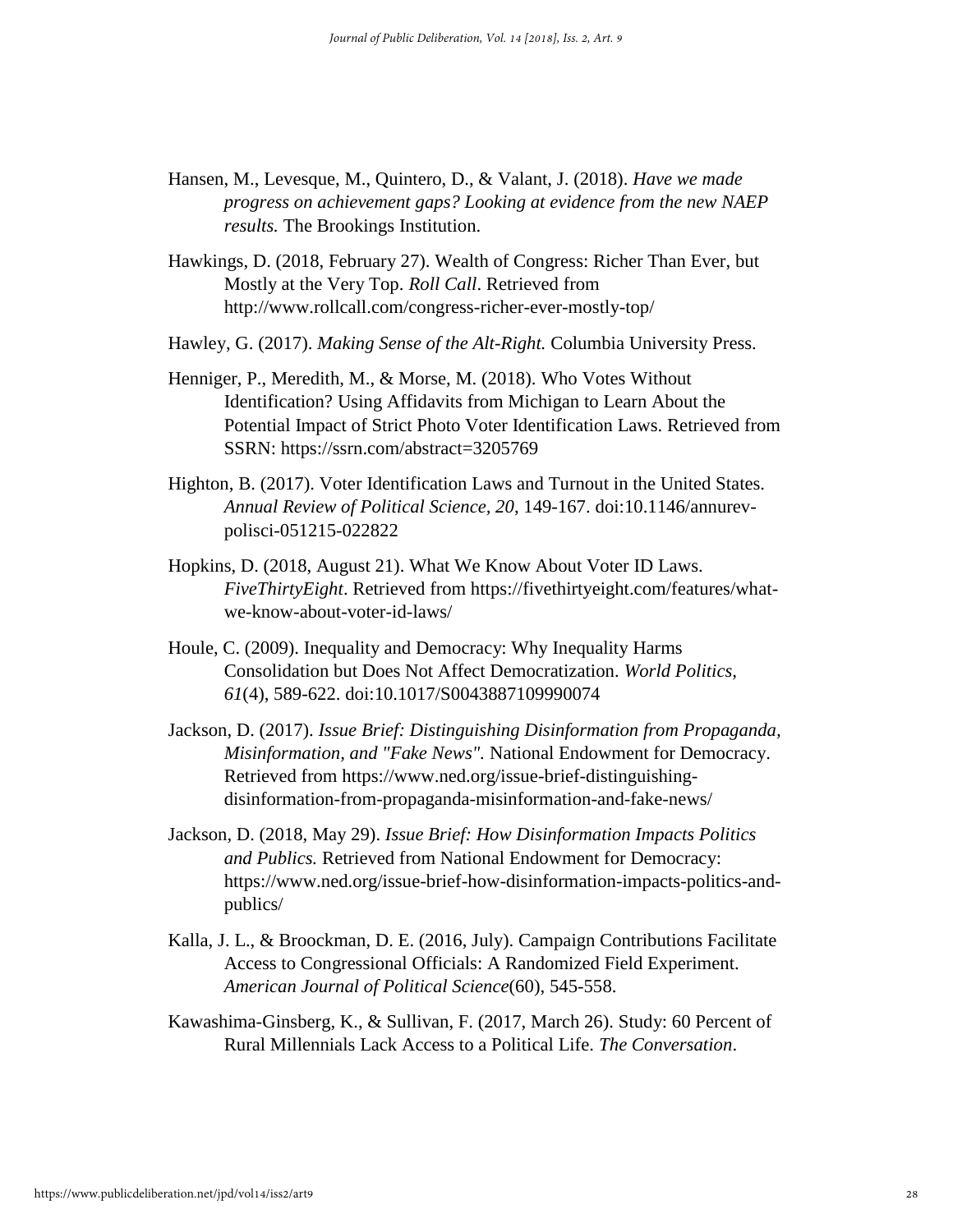Retrieved from https://theconversation.com/study-60-percent-of-ruralmillennials-lack-access-to-a-political-life-74513

- Kessler, G., Rizzo, S., & Kelly, M. (2018, August 1). President Trump has made 4,229 False or misleading claims in 538 days. *The Washington Post*.
- Lee, M. Y. (2015, April 30). Does the United States really have 5 percent of the world's population and one quarter of the world's prisoners? *The Washington post*. Retrieved from https://www.washingtonpost.com/news/fact-checker/wp/2015/04/30/doesthe-united-states-really-have-five-percent-of-worlds-population-and-onequarter-of-the-worlds-prisoners/?utm\_term=.9fd0bd078265
- Leighley, J. E., & Nagler, J. (2014). *Who Votes Now? Demographics, Issues, Inequality, and Turnout in the United States.* Princeton: Princeton University Press.
- Levitsky, S., & Ziblatt, D. (2018). *How Democracies Die.* New York: Crown.
- Li, M., Wolf, T., & Lo, A. (2018, November 7). The State of Redistricting Litigation. Retrieved from https://www.brennancenter.org/blog/stateredistricting-litigation
- Los Angeles Times. (2017, January 10). Read the full transcript of President Obama's farewell speech. *Los Angeles Times*.
- Martin, A. (2018, July 24). Florida university campuses can host early voting sites, federal judge rules. *Orlando Sentinel*. Retrieved from https://www.orlandosentinel.com/features/education/school-zone/os-earlyvoting-college-campuses-20180724-story.html
- Marwick, A., & Lewis, B. (2017, May 18). The Online Radicalization We're Not Talking About. *Intelligencer*. Retrieved from http://nymag.com/intelligencer/2017/05/the-online-radicalization-werenot-talking-about.html
- Masterpiece Cakeshop, Ltd. v. Colorado Civil Rights Commission, 584 (U.S. June 4, 2018).
- McDonald, M. P. (2018, December 4). *2018 November General Election Turnout Rates*. Retrieved December 10, 2018, from United States Election Project: http://www.electproject.org/2018g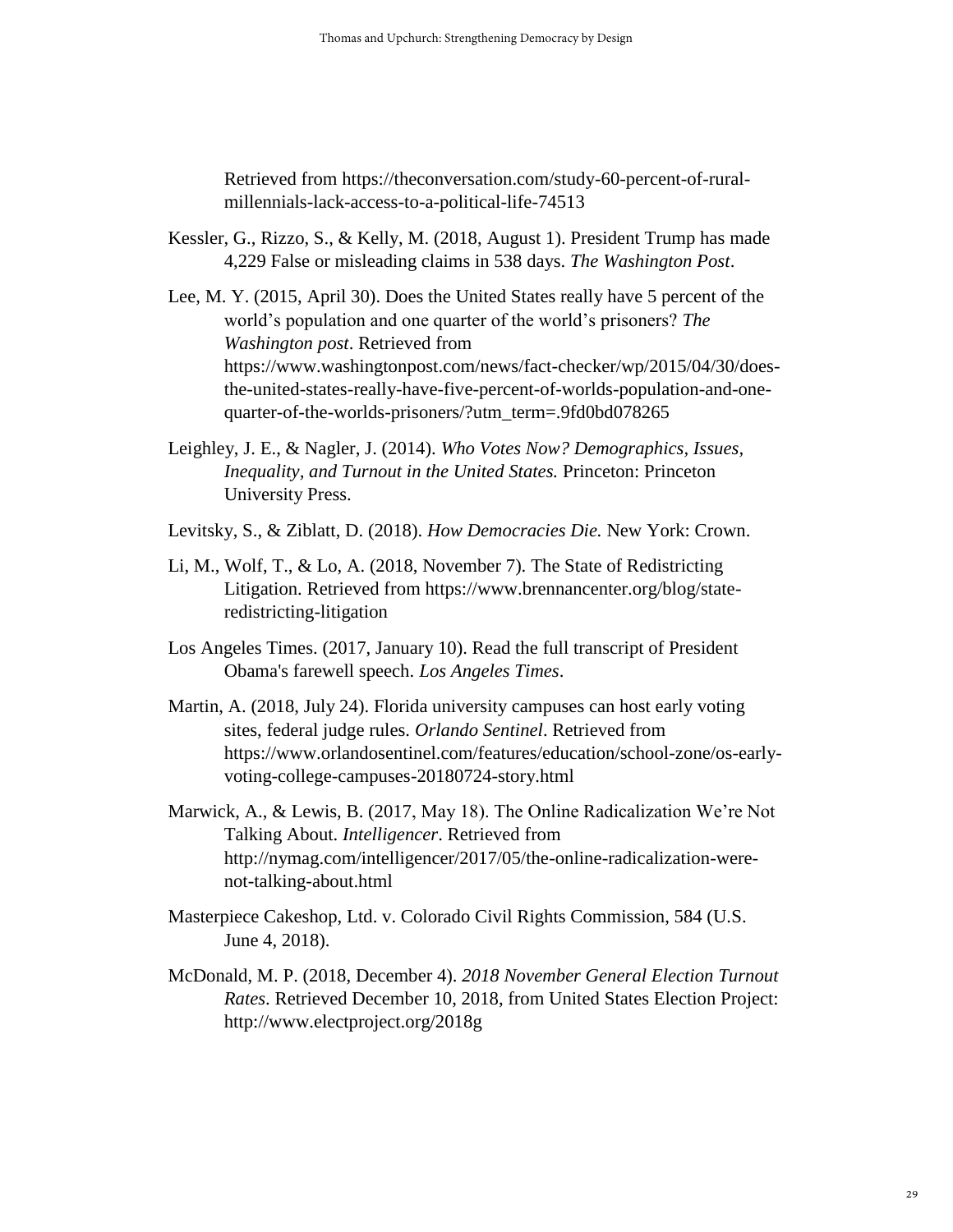- Montanaro, D. (2018, January 17). Here's Just How Little Confidence Americans Have In Political Institutions. *NPR*. Retrieved from https://www.npr.org/2018/01/17/578422668/heres-just-how-littleconfidence-americans-have-in-political-institutions
- Musu-Gillette, L., de Brey, C., McFarland, J., Hussar, W., Sonnenburg, W., & Wilkinson-Flicker, S. (2017). *Status and Trends in the Education of Racial and Ethnic Groups 2017.* U.S. Department of Education, National Center for Education Statistics, Washington, DC. Retrieved from https://nces.ed.gov/pubs2017/2017051.pdf
- National Assessment of Educational Progress. (2015). *2014 Civics Assessment*. Retrieved from Nation's Report Card: https://www.nationsreportcard.gov/hgc\_2014/#civics
- National Conference of State Legislatures. (2018, October 31). Voter Identification Requirements | Voter ID Laws. Retrieved from http://www.ncsl.org/research/elections-and-campaigns/voter-id.aspx
- Peterson v. City of Greenville, 373 (U.S. 244 1963).
- Pfaff, J. F. (2017). *Locked In: The True Causes of Mass Incarceration—and How to Achieve Real Reform.* Basic Books.
- PoltiFact. (2018). Donald Trump's file. Retrieved from https://www.politifact.com/personalities/donald-trump/
- Potter, T., & Morgan, B. B. (2013). "The History Of Undisclosed Spending In U.S. Elections & How 2012 Became The 'Dark Money' Election. *Notre Dame Journal Of Law Ethics & Public Policy, 27*, 384–479.
- Powell, L. W. (2014). The Influence of Campaign Contributions on the Legislative Process. *Duke Journal of Constitutional Law & Public Policy, 9*(1), 75-101.
- Preuhs, R. B. (2006, August). The Conditional Effects of Minority Descriptive Representation: Black Legislators and Policy Influence in the American States. *The Journal of Politics, 68*(3), 585-599. doi:https://doi.org/10.1111/j.1468-2508.2006.00447.x
- Reardon, S. F. (2016, April). School District Socioeconomic Status, Race, and Academic Achievement. *Preliminary Draft*. Retrieved from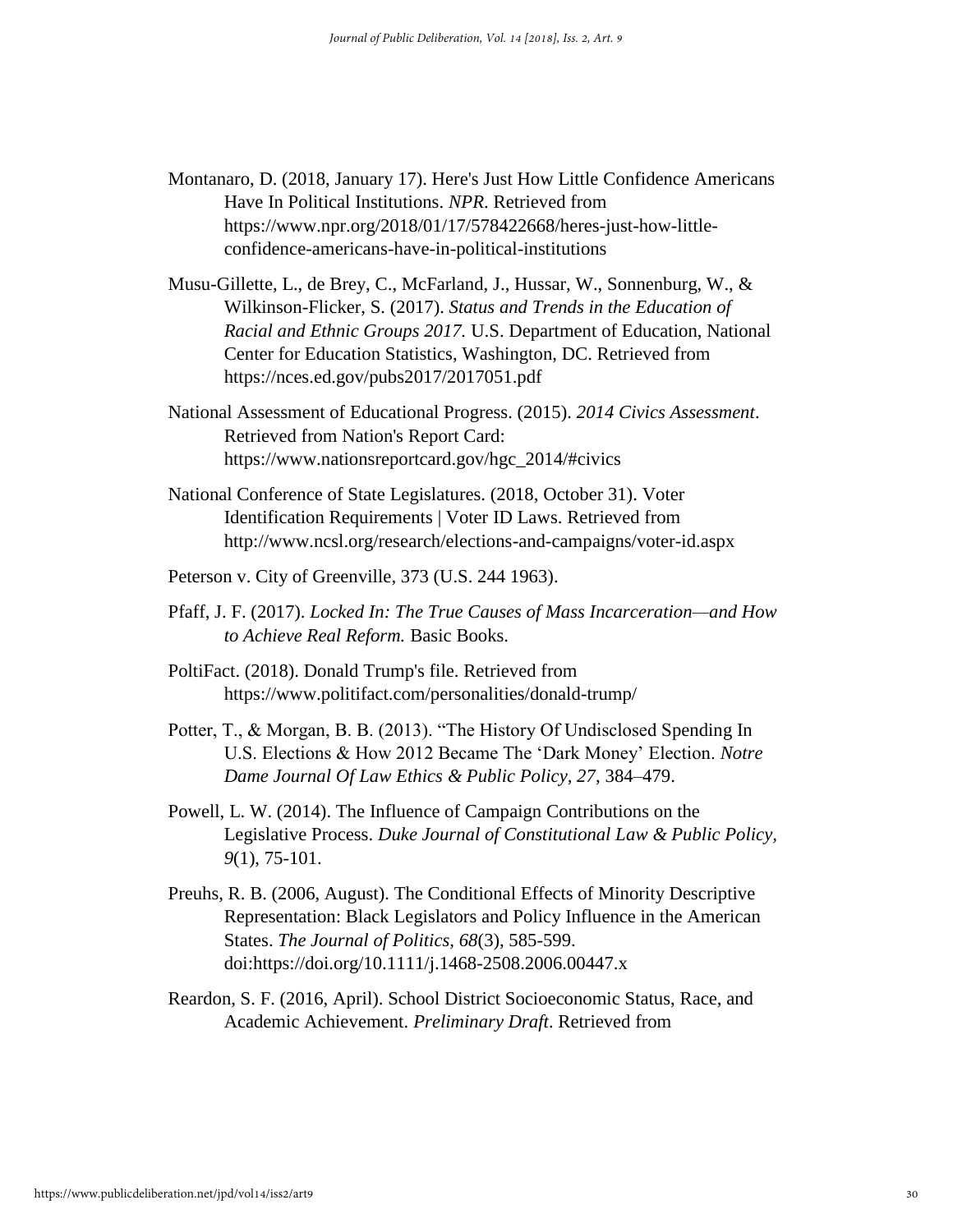https://cepa.stanford.edu/sites/default/files/reardon%20district%20ses%20 and%20achievement%20discussion%20draft%20april2016.pdf

- Reardon, S. F., & Fahle, E. M. (2017). Education. (D. Grusky, C. Varner, & M. Mattingly, Eds.) *Pathways*(Special Issue), pp. 20-23.
- Schaffner, B. F., Macwilliams, M., & Nteta, T. (2018). Understanding White Polarization in the 2016 Vote for President: The Sobering Role of Racism and Sexism. *Political Science Quarterly, 3*(1), 9-34. doi:https://doi.org/10.1002/polq.12737
- Schroeder, E., & Stone, D. (2015). Fox News and political knowledge. *Journal of Public Economics, 126*, 52-63. doi:https://doi.org/10.1016/J.JPUBECO.2015.03.009
- Shapiro, I. (2015). Democracy and Inequality. In R. A. Dahl, *On Democracy* (pp. 200-208). New Haven & London: Yale University Press.
- Shapiro, D., Dundar, A., Huie, F., Wakhungu, P. K., Yuan, X., Nathan, A., & Hwang, Y. (2017). *A National View of Student Attainment Rates by Race and Ethnicity – Fall 2010 Cohort.* Herndon, VA: National Student Clearinghouse Research Center. Retrieved from https://nscresearchcenter.org/wp-content/uploads/Signature12- RaceEthnicity.pdf
- Shelby County v. Holder, 570 US (2013).
- Simpson, S. (November 2016). *The Great Poll Closure.* The Leadership Conference Education Fund. Retrieved from http://civilrightsdocs.info/pdf/reports/2016/poll-closure-report-web.pdf
- Stempel, C., Hargrove, T., & Stempel III, G. H. (2007). Media Use, Social Structure, and Belif in 9/11 Conspiracy Theories. *Journalism & Mass Communication Quarterly, 84*(2), 353-372. doi:10.1177/107769900708400210
- Thomas, N. (2014). Democracy by Design. *Journal of Public Deliberation, 10*(1), Article 17. Retrieved from https://www.publicdeliberation.net/cgi/viewcontent.cgi?article=1329&con text=jpd
- Thomas, N. (2018, December 3). Election 2018's winners include campus activism, diversity — and polarization. *The Hechinger Report*. Retrieved